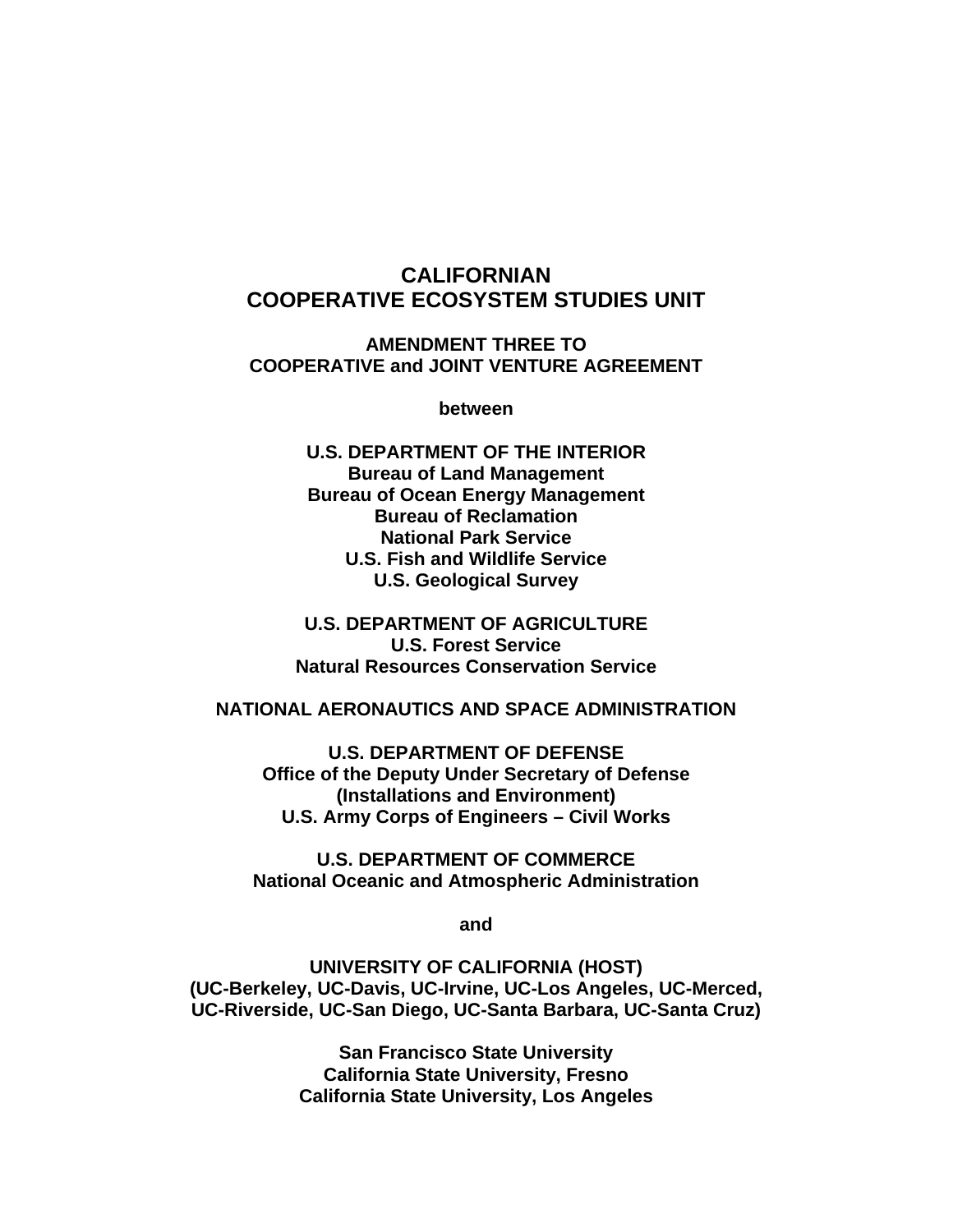**Cal Poly Corporation, California Polytechnic State University CSU, Chico Research Foundation, California State University, Chico Humboldt State University California State University, Northridge California State University, Stanislaus California Department of Fish and Wildlife (formerly CA Dept. of Fish and Game) California State University, Channel Islands The Institute for Bird Populations San Diego State University Research Foundation Institute for Wildlife Studies Santa Barbara Botanic Garden California Invasive Plant Council University Corporation at Monterey Bay (CSU, Monterey Bay) Occidental College Zoological Society of San Diego d/b/a San Diego Zoo Global California State University, Sacramento (Sacramento State) San Bernardino County Museum San Diego Natural History Museum** 

## **Adding:**

#### **Carnegie Mellon University**

With the exception of the changes below, all terms and conditions of the Californian Cooperative Ecosystem Studies Unit (CESU) Cooperative and Joint Venture Agreement apply to this Amendment, and this Amendment is hereby made part of the Agreement.

#### **ARTICLE I. BACKGROUND AND OBJECTIVES**

P.3. Carnegie Mellon University is hereby included in the Californian CESU as a Partner Institution.

#### **ARTICLE III. TERM OF THE AGREEMENT**

A.1. The effective date of the Californian CESU Cooperative and Joint Venture Agreement is 01 July 2013.

A.3. The effective date of this Amendment to the Californian CESU Cooperative and Joint Venture Agreement shall be determined from the date of the last signature to this Amendment.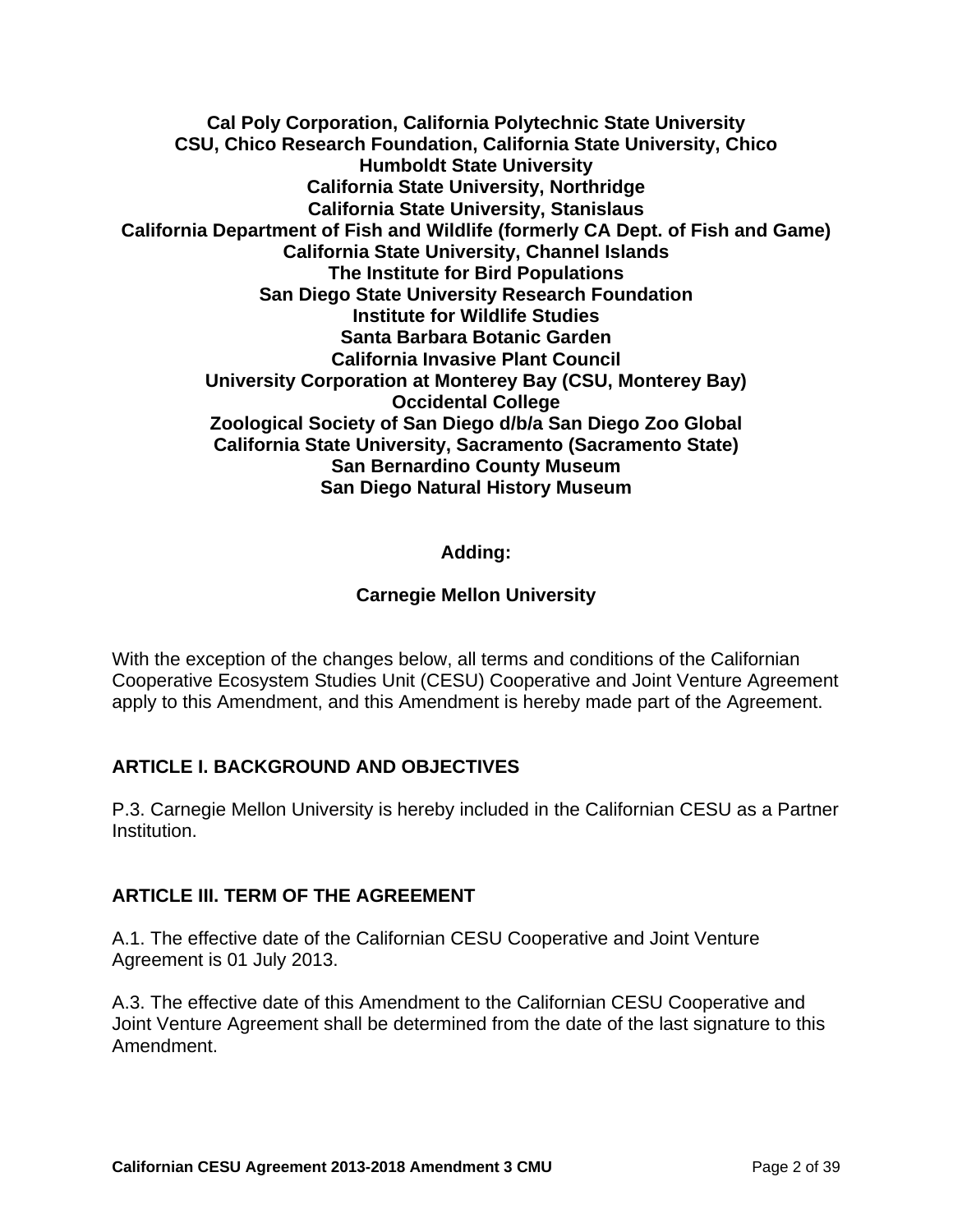## **ARTICLE IV. KEY OFFICIALS**

C.22. The technical representative for the Carnegie Mellon University is:

Bob Iannucci, Ph.D. Associate Dean, Carnegie Mellon University - Engineering Director, Carnegie Mellon University – Silicon Valley campus NASA Research Park Building 23 (MS 23-11) P. O. Box 1 Moffett Field, CA 94035 Phone: (650) 714-1200 bob@sv.cmu.edu

#### **ARTICLE XIV. AMENDMENT AUTHORIZING SIGNATURES**

The following authorizing signatures are attached to this Amendment:

- U.S. DEPARTMENT OF THE INTERIOR
- A. Bureau of Land Management
- B. Bureau of Ocean Energy Management
- C. Bureau of Reclamation
- D. National Park Service
- E. U.S. Fish and Wildlife Service
- F. U.S. Geological Survey

#### U.S. DEPARTMENT OF AGRICULTURE

- G. U.S. Forest Service
- H. Natural Resources Conservation Service
- I. NATIONAL AERONAUTICS AND SPACE ADMINISTRATION

#### U.S. DEPARTMENT OF DEFENSE

- J. Office of the Deputy Under Secretary of Defense (Installations and Environment)
- K. U.S. Army Corps of Engineers Civil Works

#### U.S. DEPARTMENT OF COMMERCE

- L. National Oceanic and Atmospheric Administration
- M. UNIVERSITY OF CALIFORNIA (HOST)
- N. San Francisco State University
- O. California State University, Fresno
- P. California State University, Los Angeles
- Q. Cal Poly Corporation, California Polytechnic State University
- R. CSU, Chico Research Foundation, California State University, Chico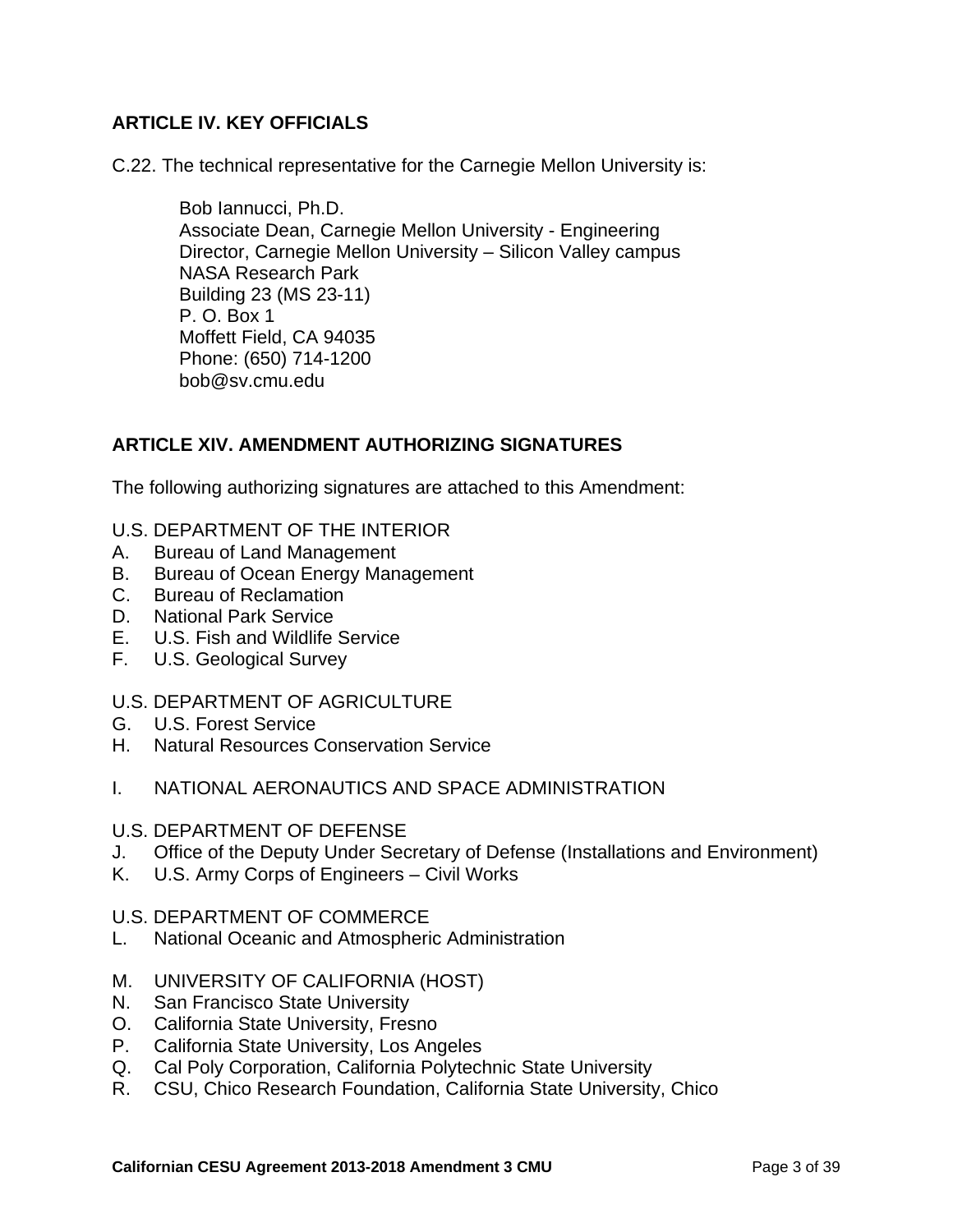- S. Humboldt State University
- T. California State University, Northridge
- U. California State University, Stanislaus
- V. California Department of Fish and Wildlife
- W. California State University, Channel Islands
- X. The Institute for Bird Populations
- Y. San Diego State University Research Foundation
- Z. Institute for Wildlife Studies
- AA. Santa Barbara Botanic Garden
- BB. California Invasive Plant Council
- CC. University Corporation at Monterey Bay (California State University, Monterey Bay)
- DD. Occidental College
- EE. Zoological Society of San Diego d/b/a San Diego Zoo Global
- FF. California State University, Sacramento (Sacramento State)
- GG. San Bernardino County Museum
- HH. San Diego Natural History Museum
- **II. Carnegie Mellon University**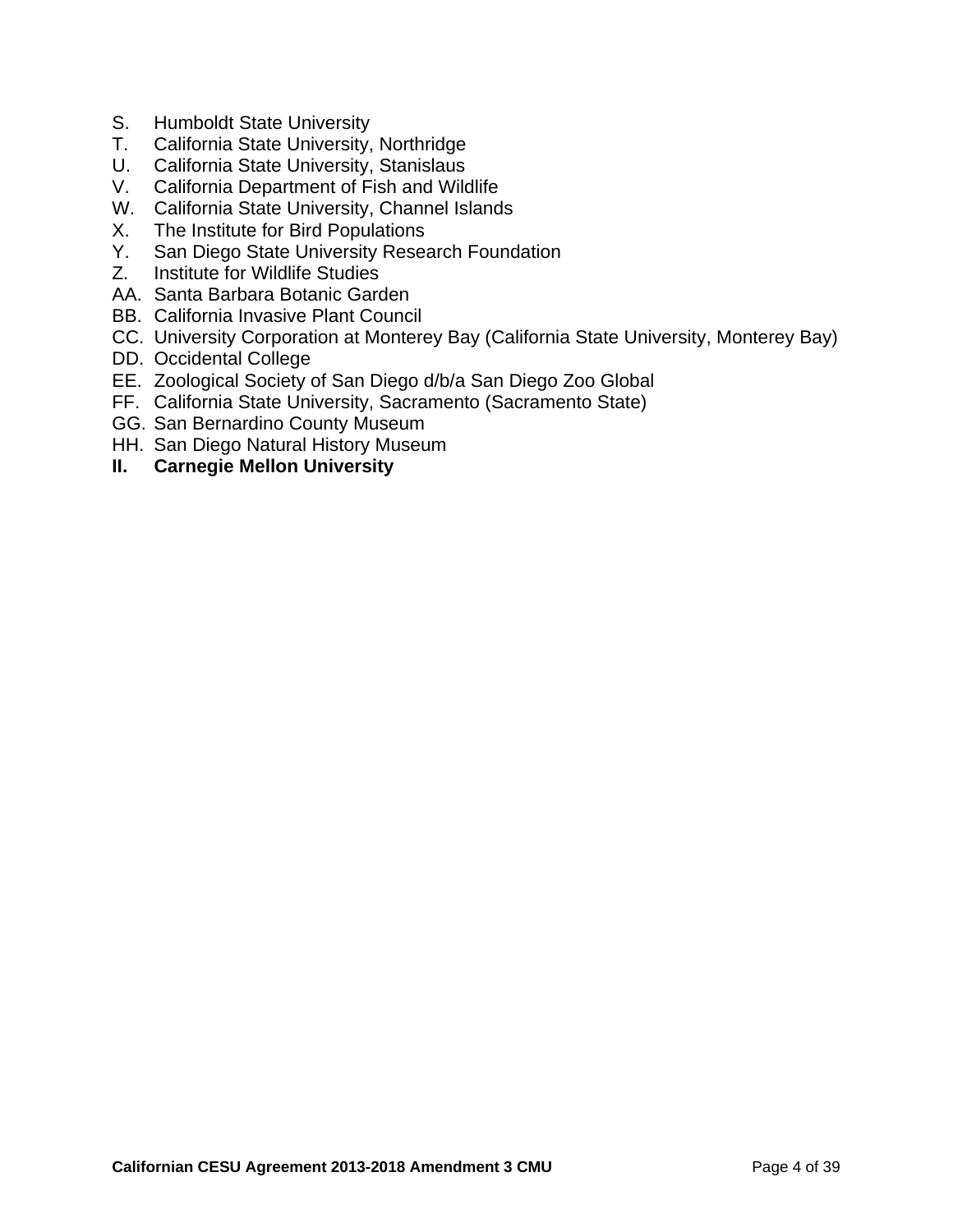A. Bureau of Land Management

 $10014$ James G Kenna<br>State/Director

Leona B. Parker California Grants & Agreements Officer

(BLM-LIBAC00082)

Date

Californian CESU Agreement 2013-2018 Amendment 3 CMU Page 5 of 39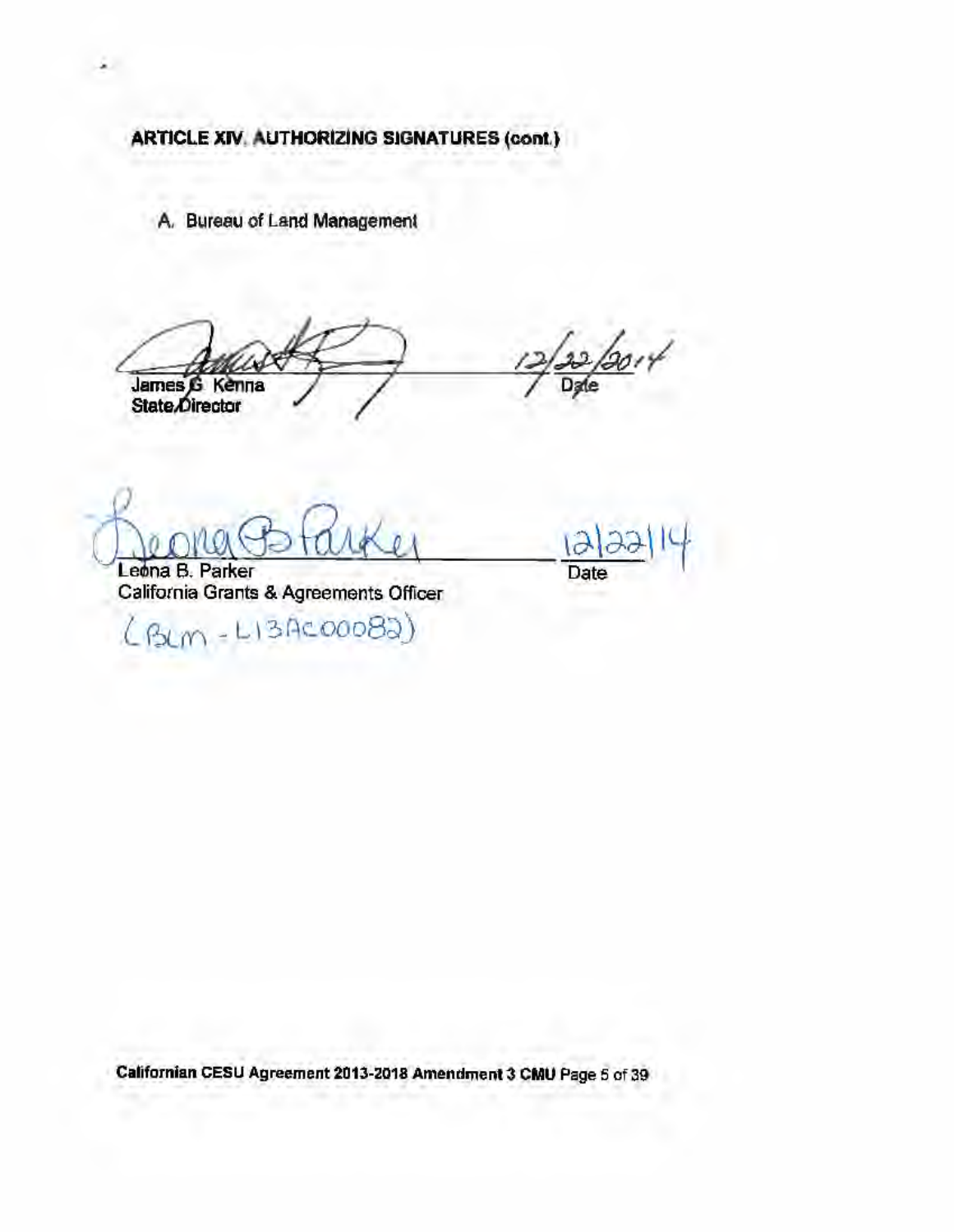B. Bureau of Ocean Energy Management

Rodgey Cluck

Chief, Environmental Science Division

 $\frac{1}{\text{Date}}$  15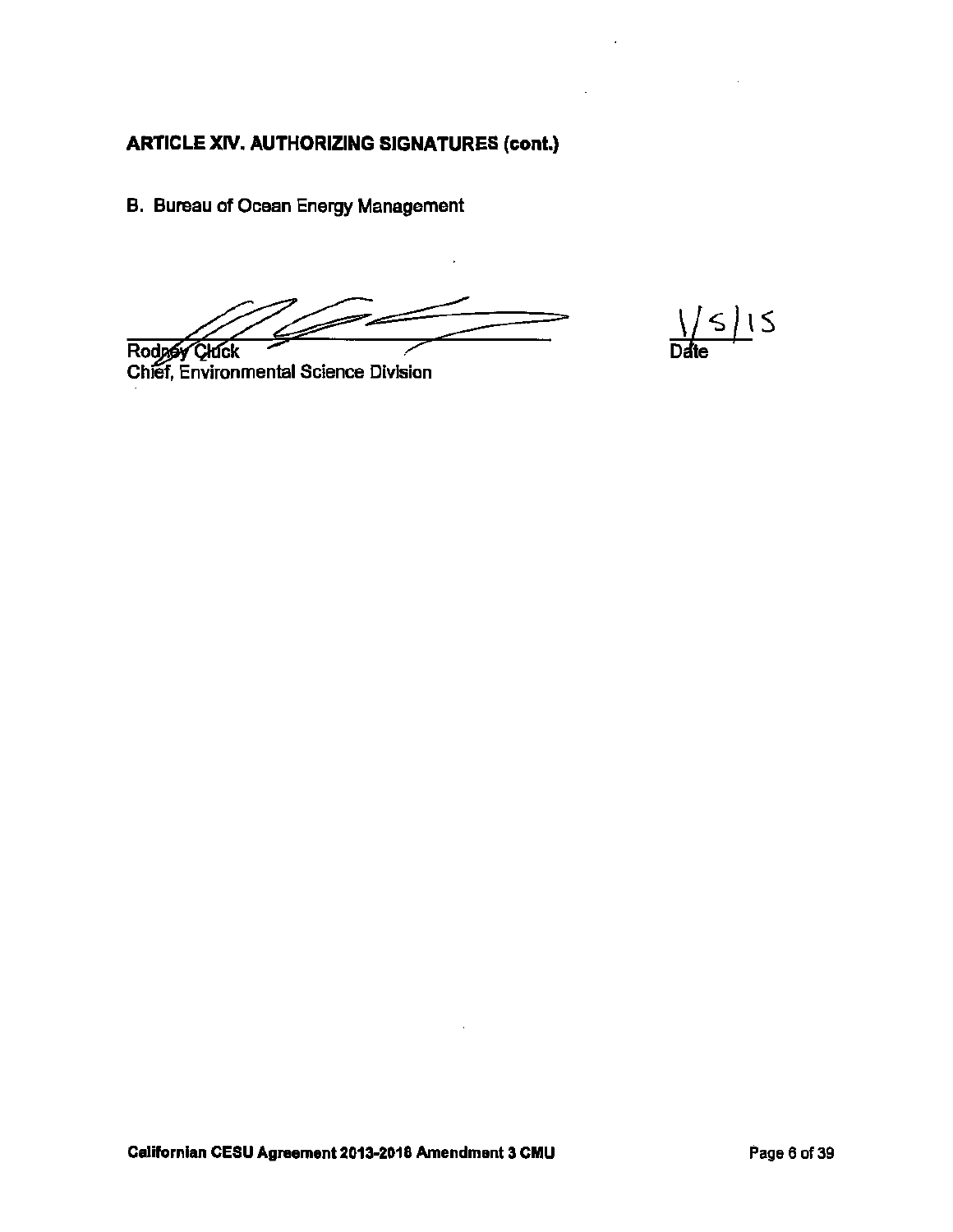C. Bureau of Reclamation

**Brenda Davis** Deputy Manager of Acquisition Services

 $\frac{12/19}{\text{Date}}$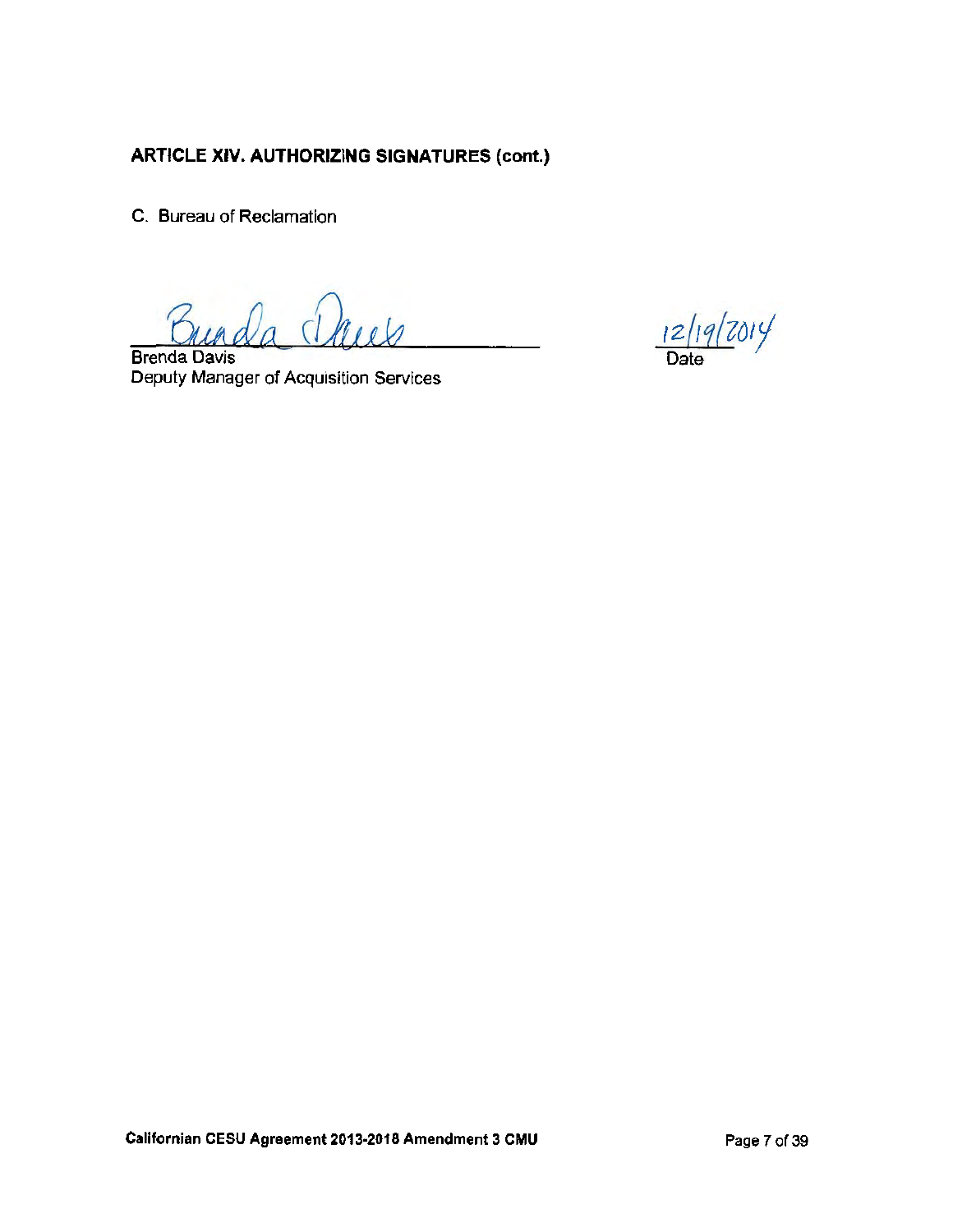D. National Park Service

Muil

 $\ddot{\phantom{0}}$ 

Jamle V. Sherrill Contracting Officer

Christine S. Lehnertz **Regional Director** Pacific West Region

 $\mathcal{L}^{\pm}$ 

 $16/205$ 

 $\frac{01-16-15}{\text{Date}}$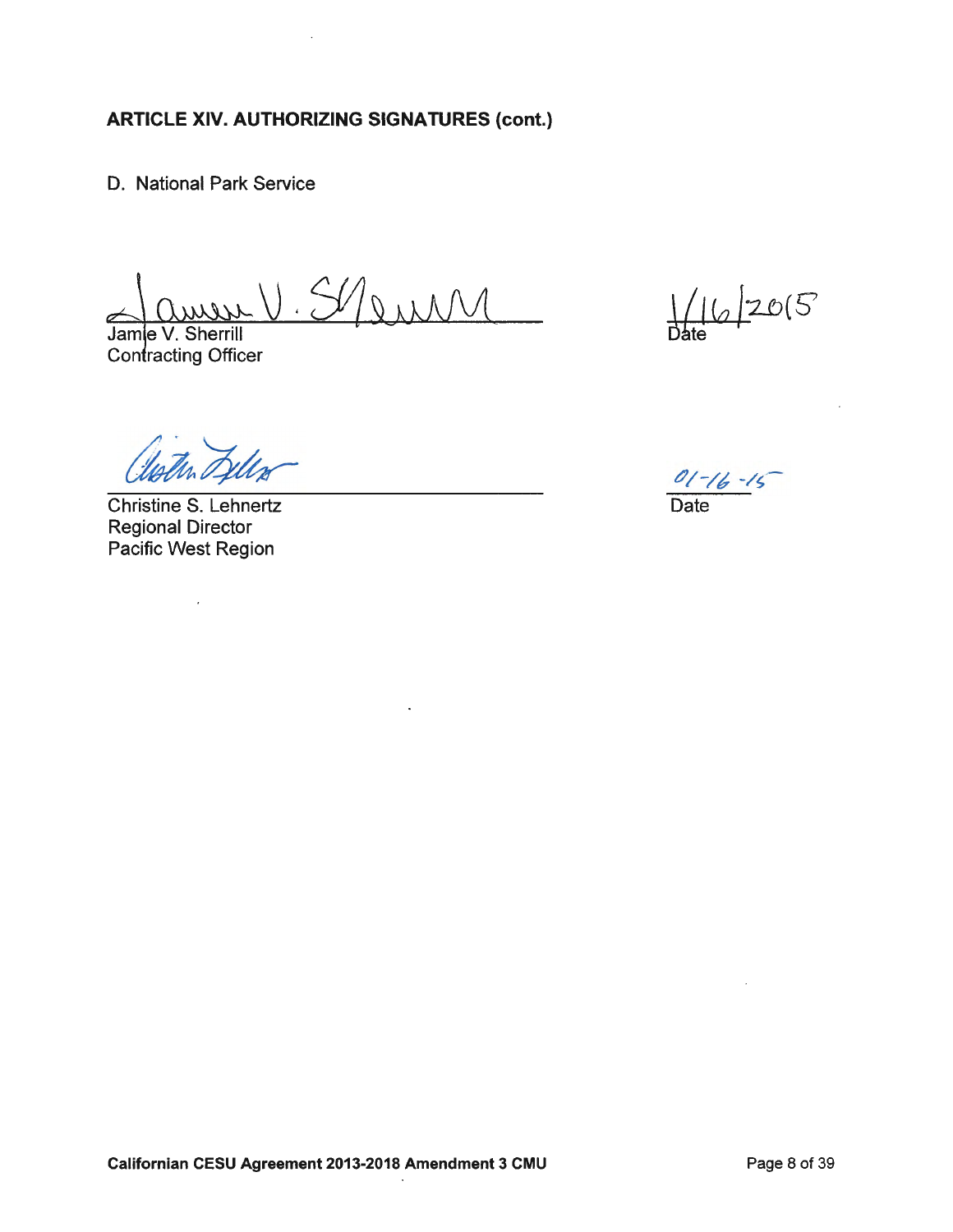E. U.S. Fish and Wildlife Service

\_\_\_\_\_\_\_\_\_\_\_\_\_\_\_\_\_\_\_\_\_\_\_\_\_\_\_\_\_\_\_\_\_\_\_\_\_\_\_\_\_\_ \_\_\_\_\_\_\_\_ amendment effective.Per Article III, C: If a Partner Institution or Federal Agency has not responded after fortyfive (45) days from receipt of the amendment, its signature will not be required to make the

Alexandra Pitts **Date** Deputy Regional Director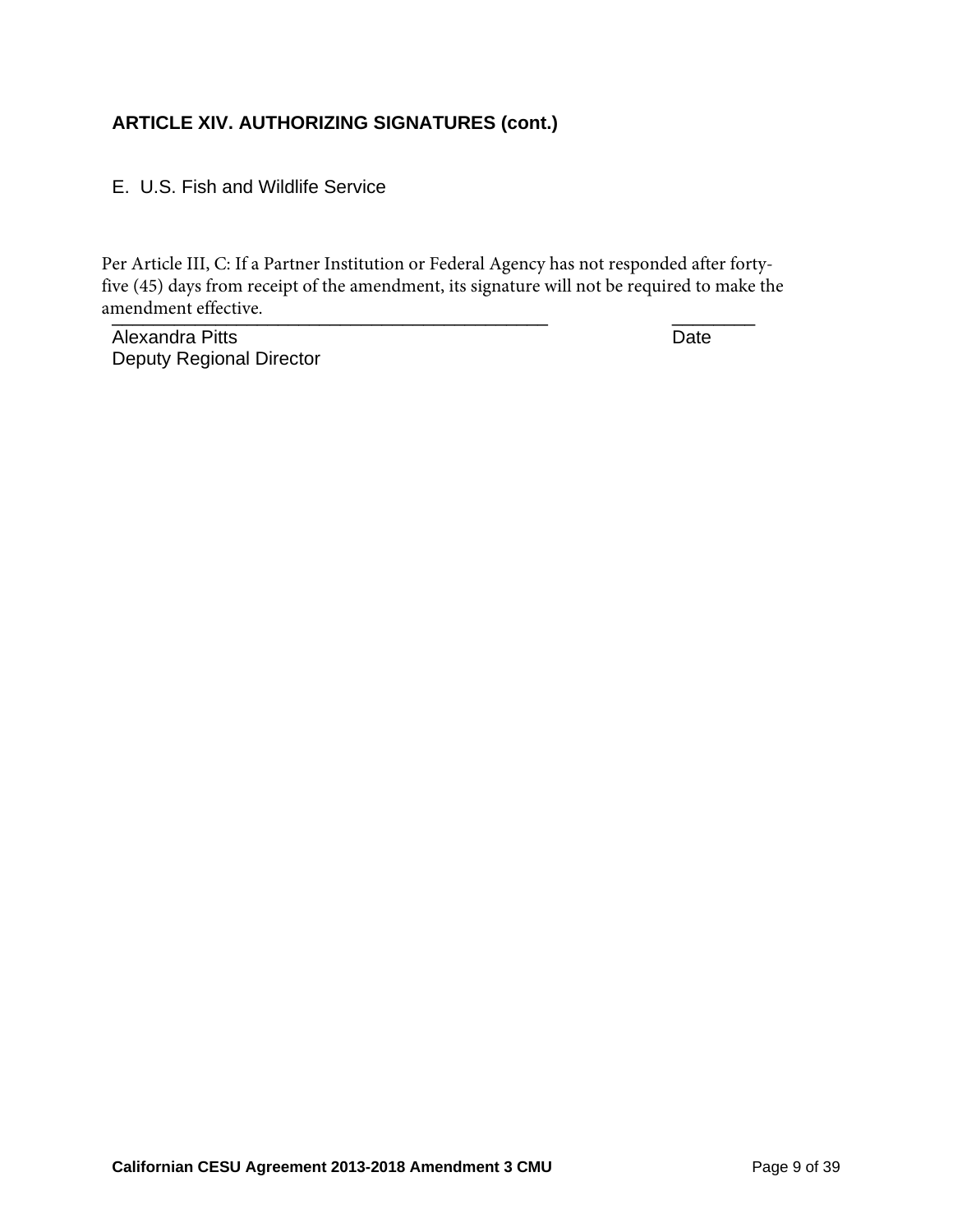F. U.S. Geological Survey

Sherri Ly Bredesen<br>Contracting Officer

 $/$ or/1**o** Dε

Californian CESU Agreement 2013-2018 Amendment 3 CMU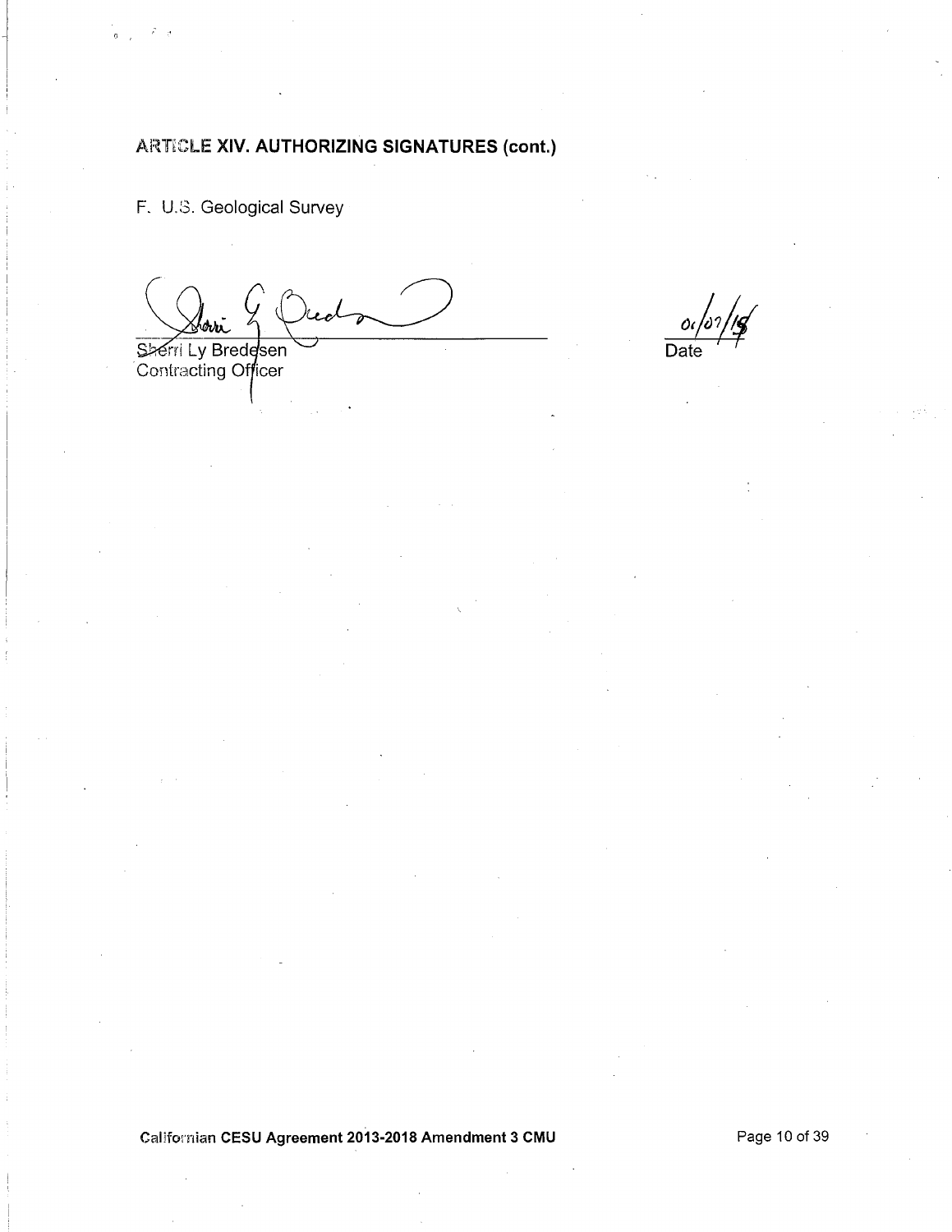G. U.S. Forest Service, Pacific Southwest Research Station

Alexander L. Friend **Station Director** 

 $21$  JAN  $15$ Date

The authority and format of this instrument has been reviewed and approved for signature.

Jennifer R. Jones Grants and Agreements Specialist<br>Pacific Southwest Research Station

 $12/30/14$ Date

Californian CESU Agreement 2013-2018 Amendment 3 CMU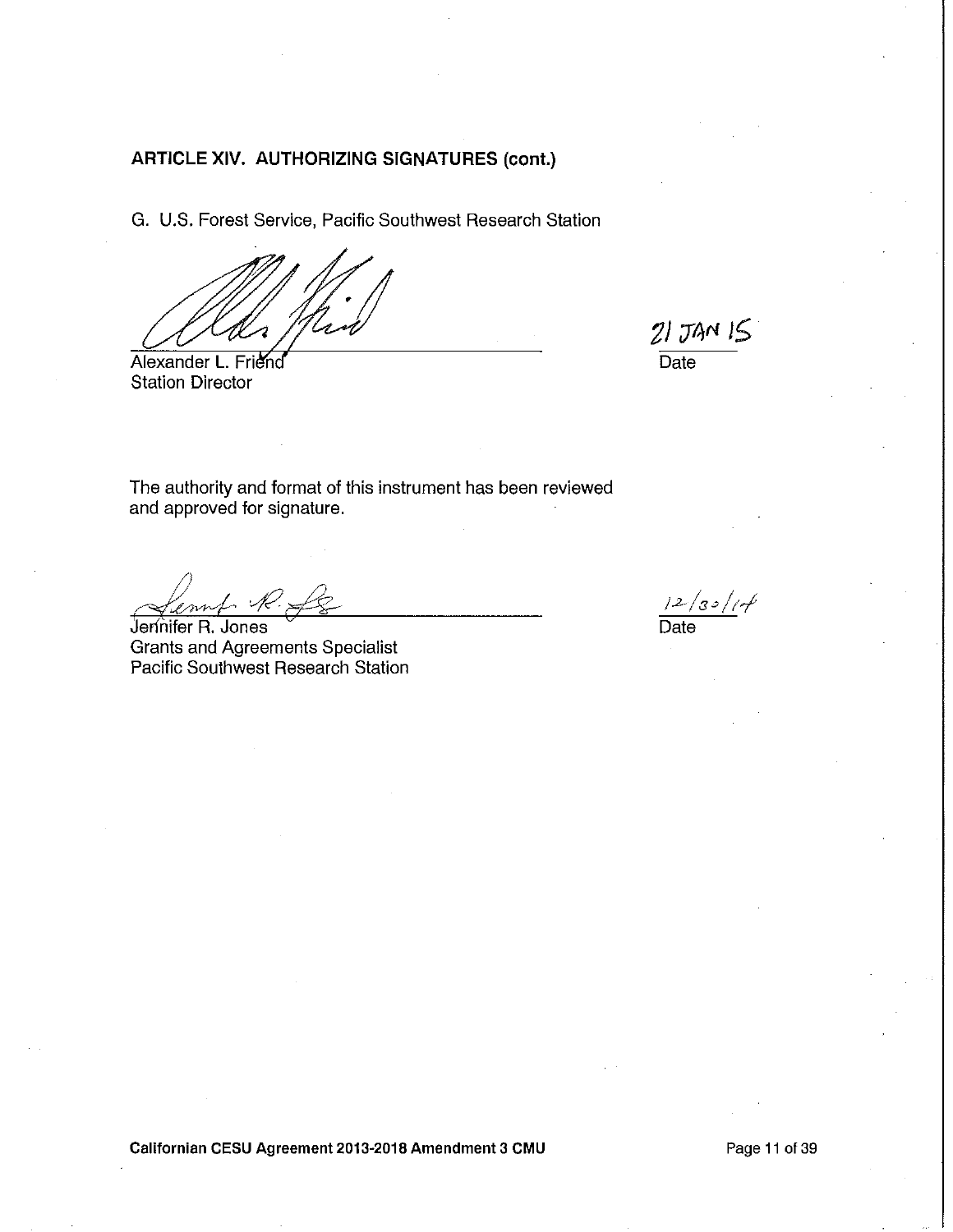H. Natural Resources Conservation Service

the amendment effective. Per Article III, C: If a Partner Institution or Federal Agency has not responded after fortyfive (45) days from receipt of the amendment, its signature will not be required to make

Gayle N. Barry **Date** Deputy Chief for Management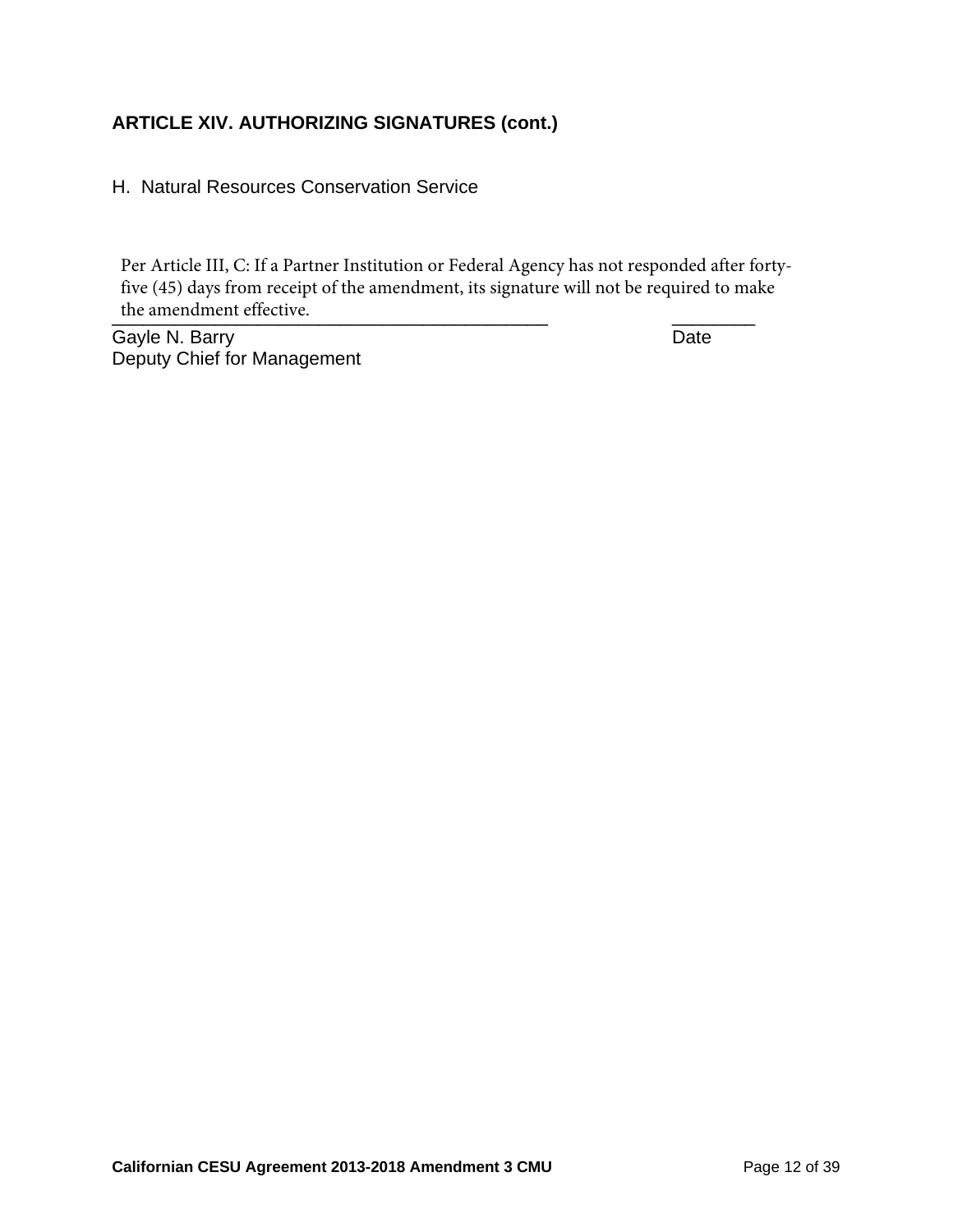I. National Aeronautics and Space Administration

the amendment effective. Per Article III, C: If a Partner Institution or Federal Agency has not responded after fortyfive (45) days from receipt of the amendment, its signature will not be required to make

Olga M. Dominguez **Date** Assistant Administrator for Strategic Architecture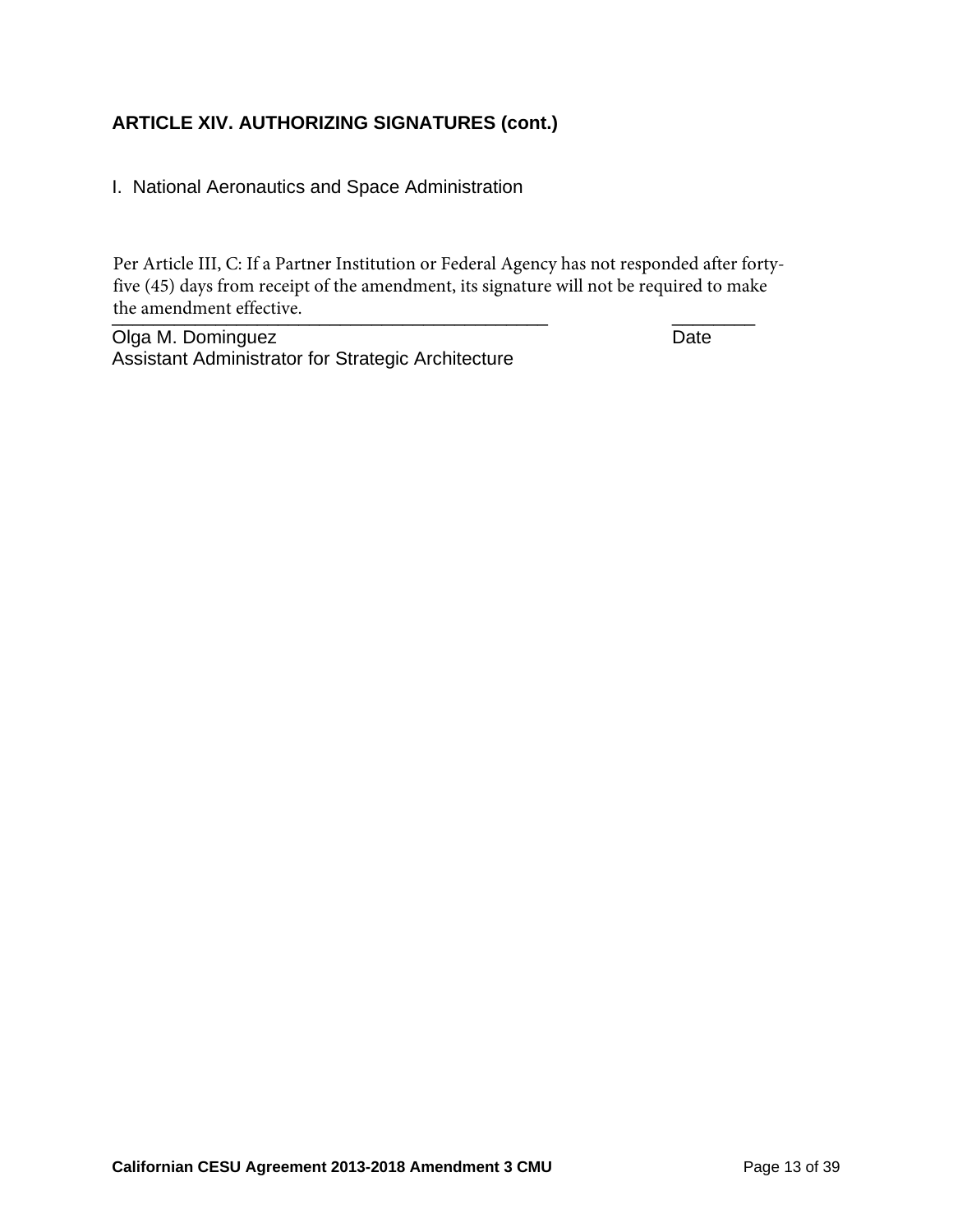J. Office of the Deputy Under Secretary of Defense (Installations and Environment)

ROBICHEAUX.TRACI.D.1260 Digitally signed by ROBICHEAUX.TRACI.D.1260353990 353990

ou=USA, cn=ROBICHEAUX.TRACI.D.1260353990 Date: 2015.02.02 14:12:10 -06'00'

Traci Robicheaux **Grants Officer** Representing ODUSD (I&E)

 $\mathbb{R}^{2n+1}$  .

 $\Box$  .

Date

 $\ddot{\phantom{0}}$ 

 $\ddot{\phantom{0}}$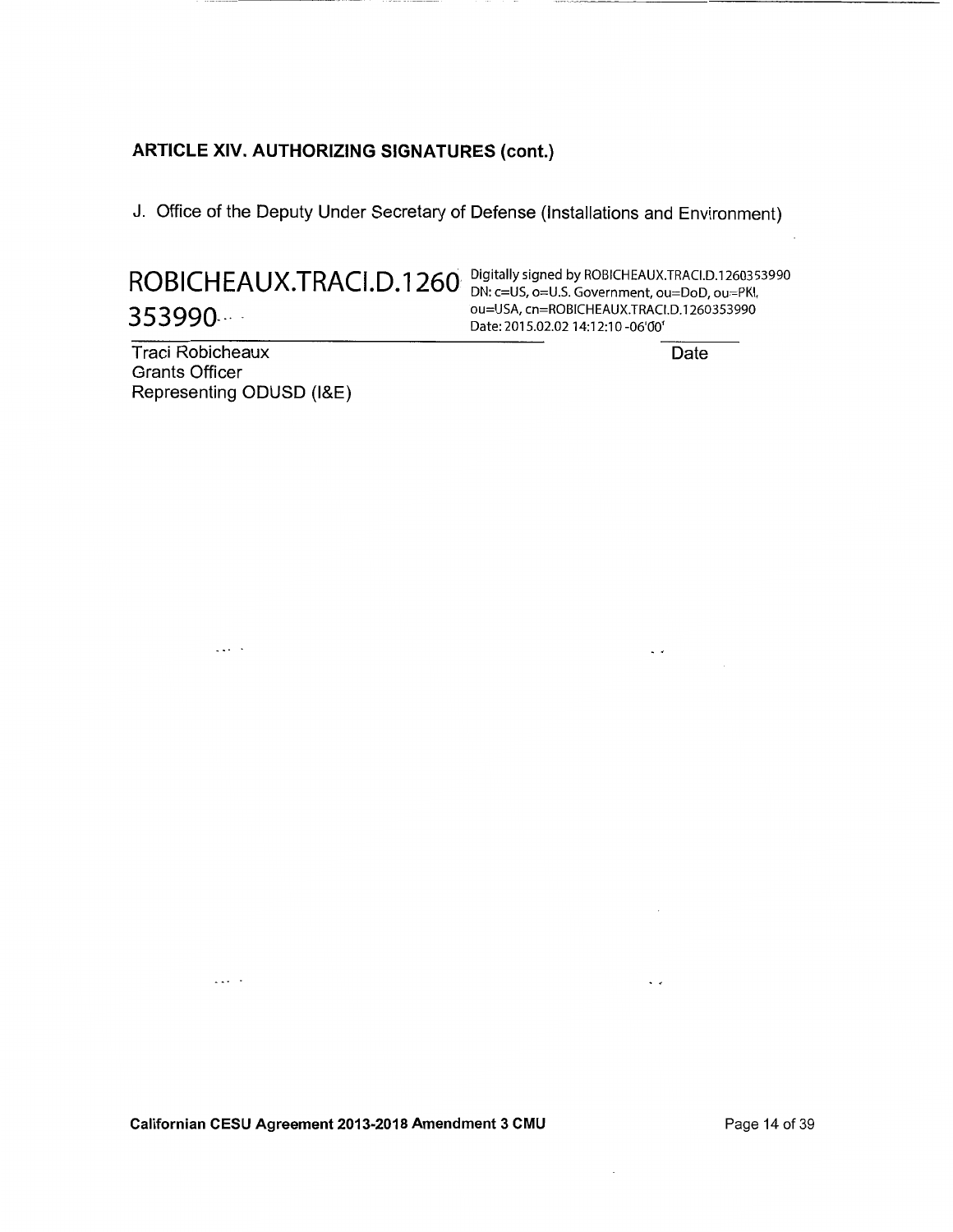K. U.S. Army Corps of Engineers – Civil Works

Digitally signed by SONTAG.DEANNDA.S.1230791909 DN: c=US, o=U.S. Government, ou=DoD, ou=PKI, ou=USA, cn=SONTAG.DEANNDA.S.1230791909 Date: 2014.12.30 12:21:06 -06'00'

Deannda Sontag **Date** Grants Officer

 $\frac{30 \text{ Dec } 2014}{\frac{300 \text{ Dec } 2014}{\frac{300 \text{ loc } 2014}{\frac{300 \text{ loc } 2014}{\frac{300 \text{ loc } 2014}{\frac{300 \text{ loc } 2014}{\frac{300 \text{ loc } 2014}{\frac{300 \text{ loc } 2014}{\frac{300 \text{ loc } 2014}{\frac{300 \text{ loc } 2014}{\frac{300 \text{ loc } 2014}{\frac{300 \text{ loc } 2014}{\frac{300 \text{ loc } 2014}{$ 30 Dec 2014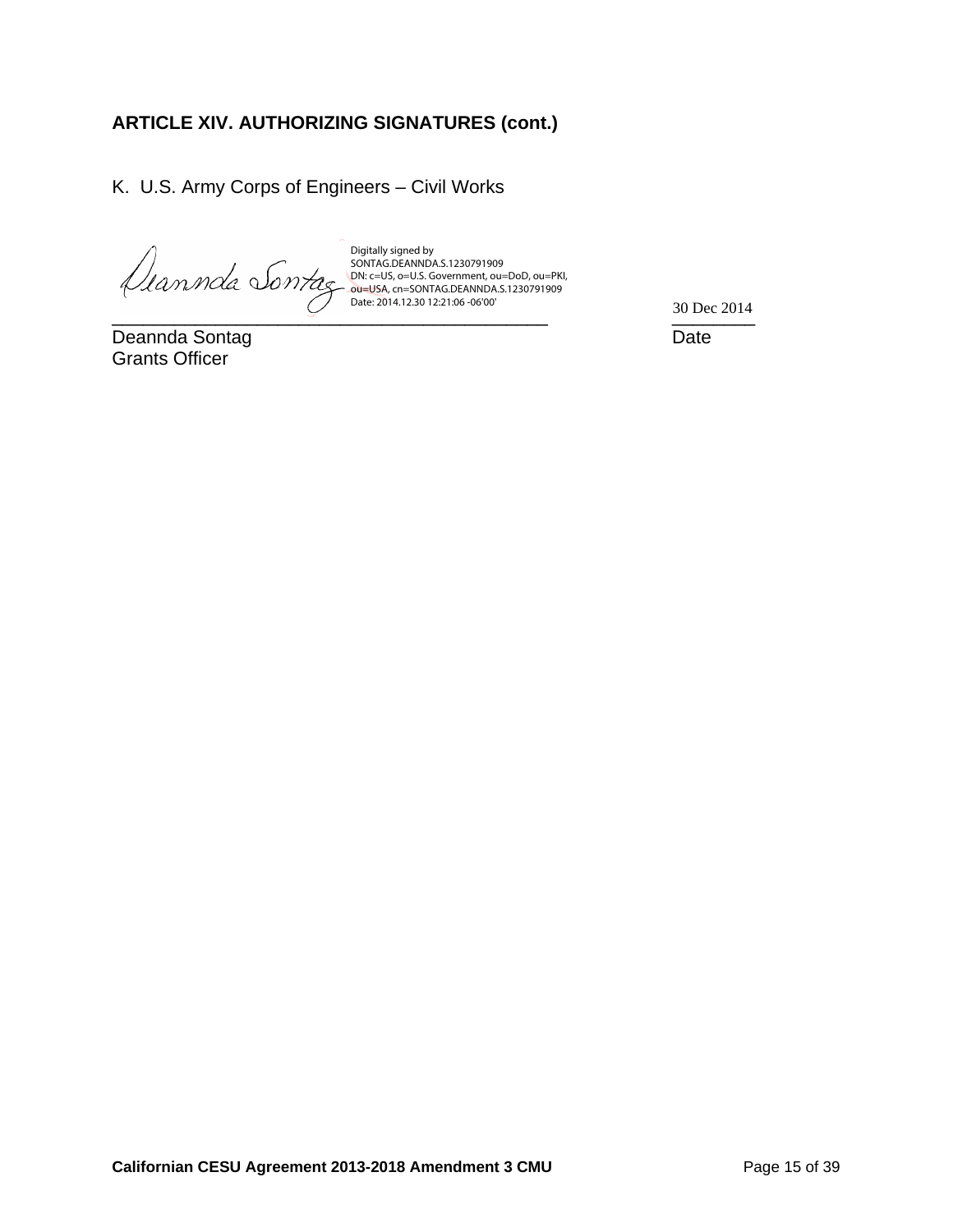L. National Oceanic and Atmospheric Administration

 $12$ 

**Richard** Merrick Director of Scientific Programs & Chief Science Advisor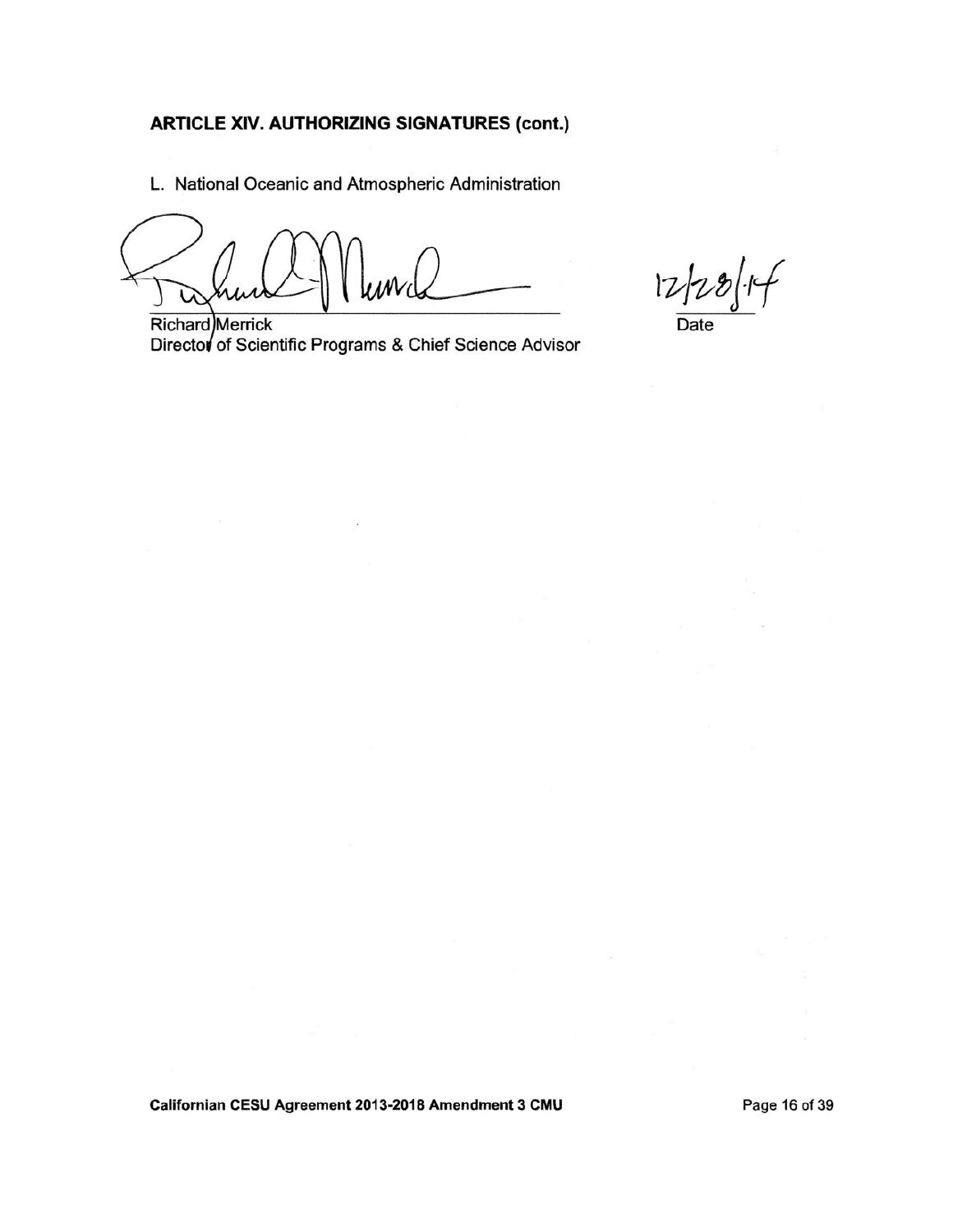M. UNIVERSITY OF CALIFORNIA (HOST), systemwide authorization

founded & Willette

Lourdes G. DeMattos **Contract and Grant Officer** 

 $1 - 30 - 205$ Date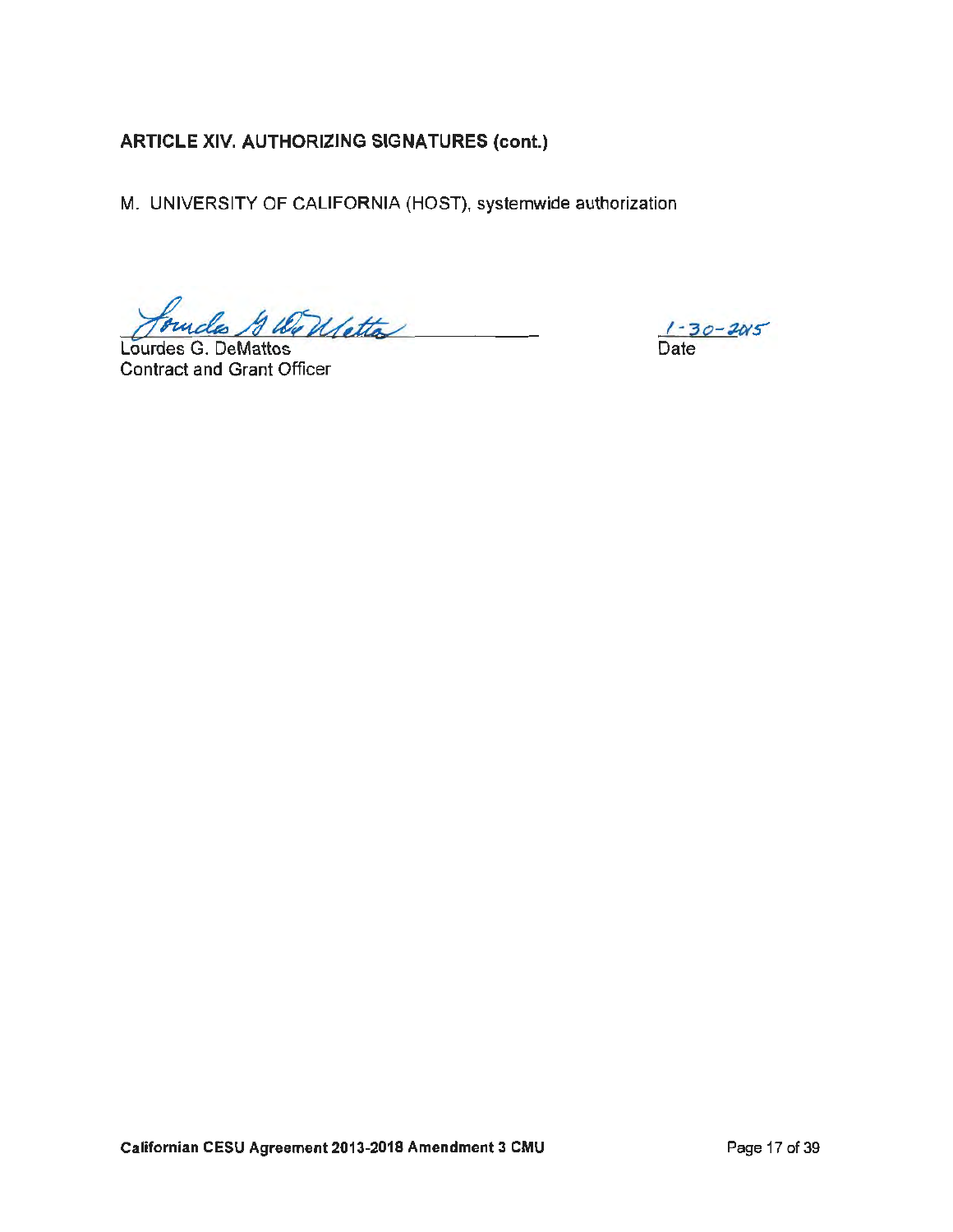N. San Francisco State University

Per Article III, C: If a Partner Institution or Federal Agency has not responded after forty-five (45) days from receipt of the amendment, its signature will not be required to make the amendment effective.

\_\_\_\_\_\_\_\_\_\_\_\_\_\_\_\_\_\_\_\_\_\_\_\_\_\_\_\_\_\_\_\_\_\_\_\_\_\_\_\_\_\_ \_\_\_\_\_\_\_\_

Janet Framiglio **Date** OSRP Contract Coordinator, Procurement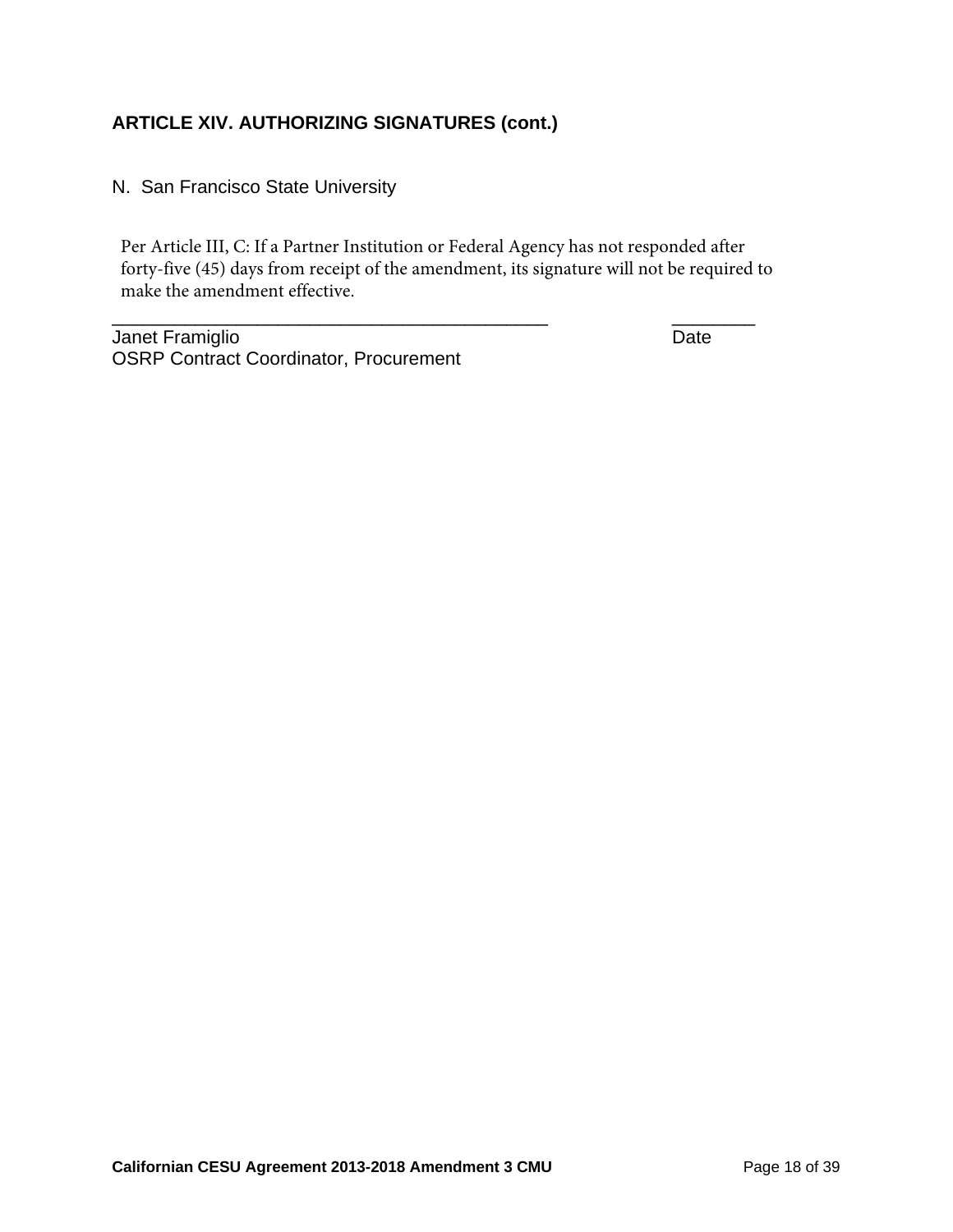O. California State University, Fresno

Ellenghinology Fre<br>an Tom McClanghan

Thomas McClanahan Associate Vice President, ORSP

 $\overline{\phantom{a}}$ 

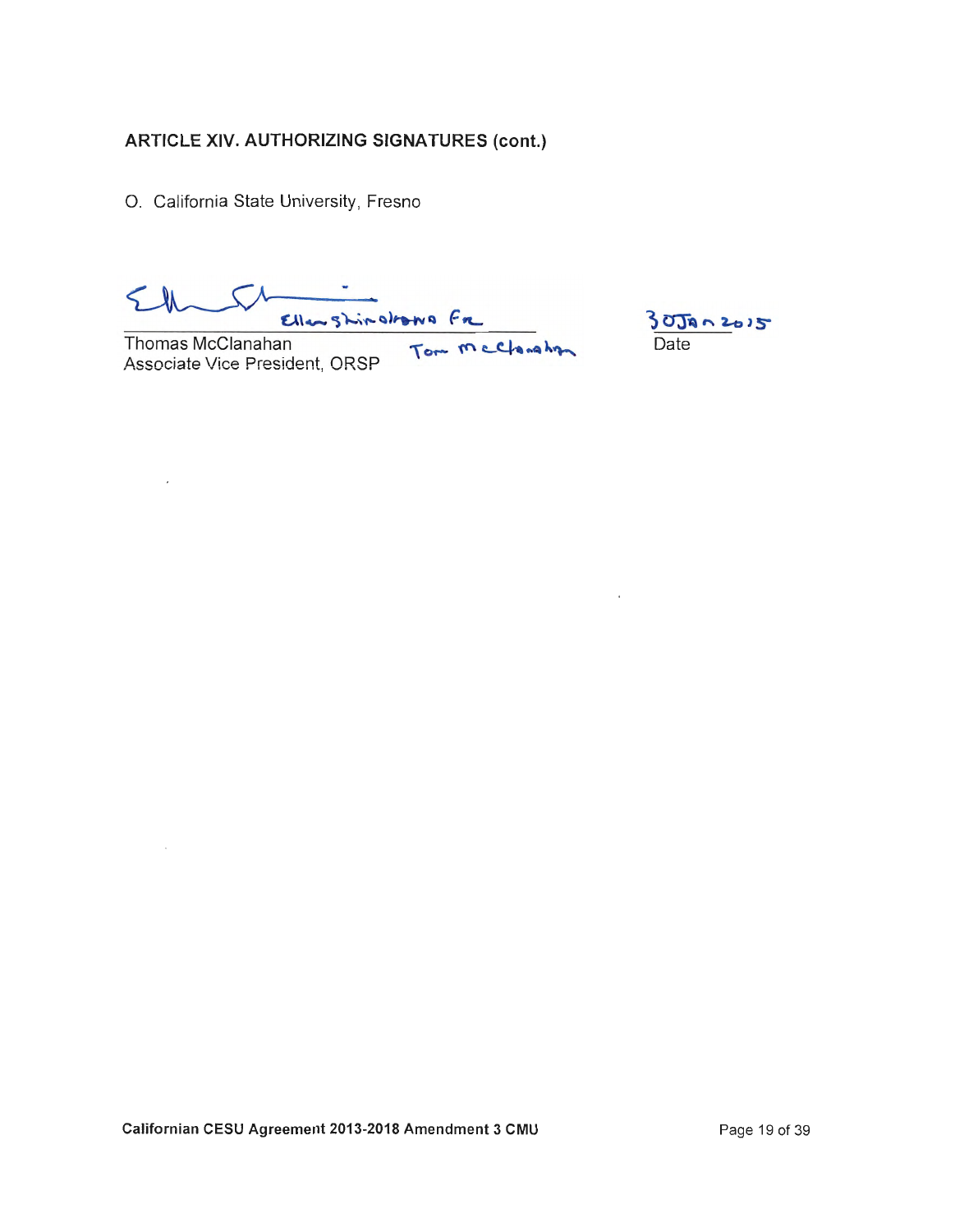P. California State University, Los Angeles

' LNH /h 1

Philip S. LaPolt, Ph.D. Associate Vice President for Research and Academic Personnel

 $1/20/15$ Date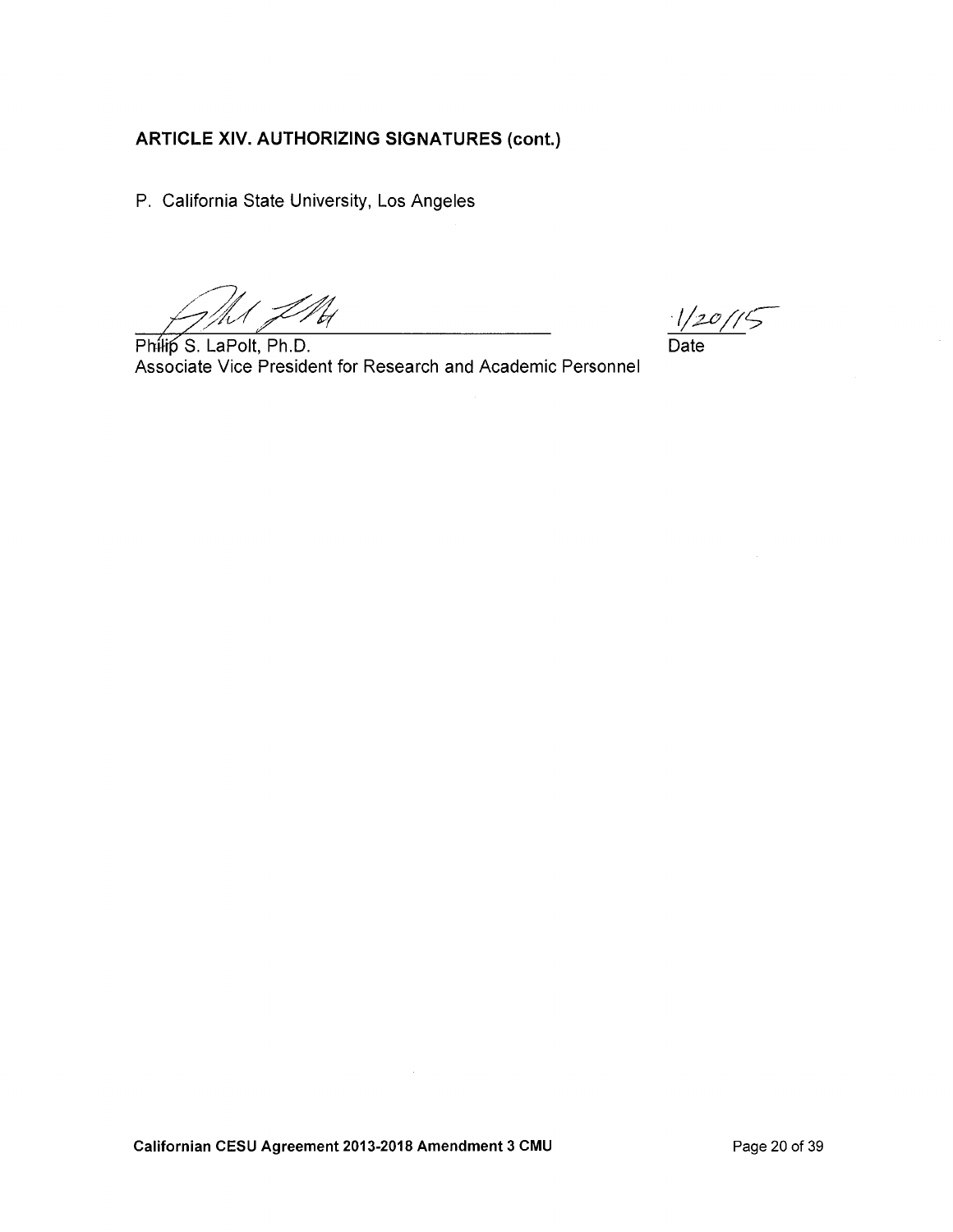Q. Cal Poly Corporation, California Polytechnic State University

 $\overline{\mathcal{U}}$ 

Melissa Mullen Sponsored Programs Manager

12 - 22 - 14 Date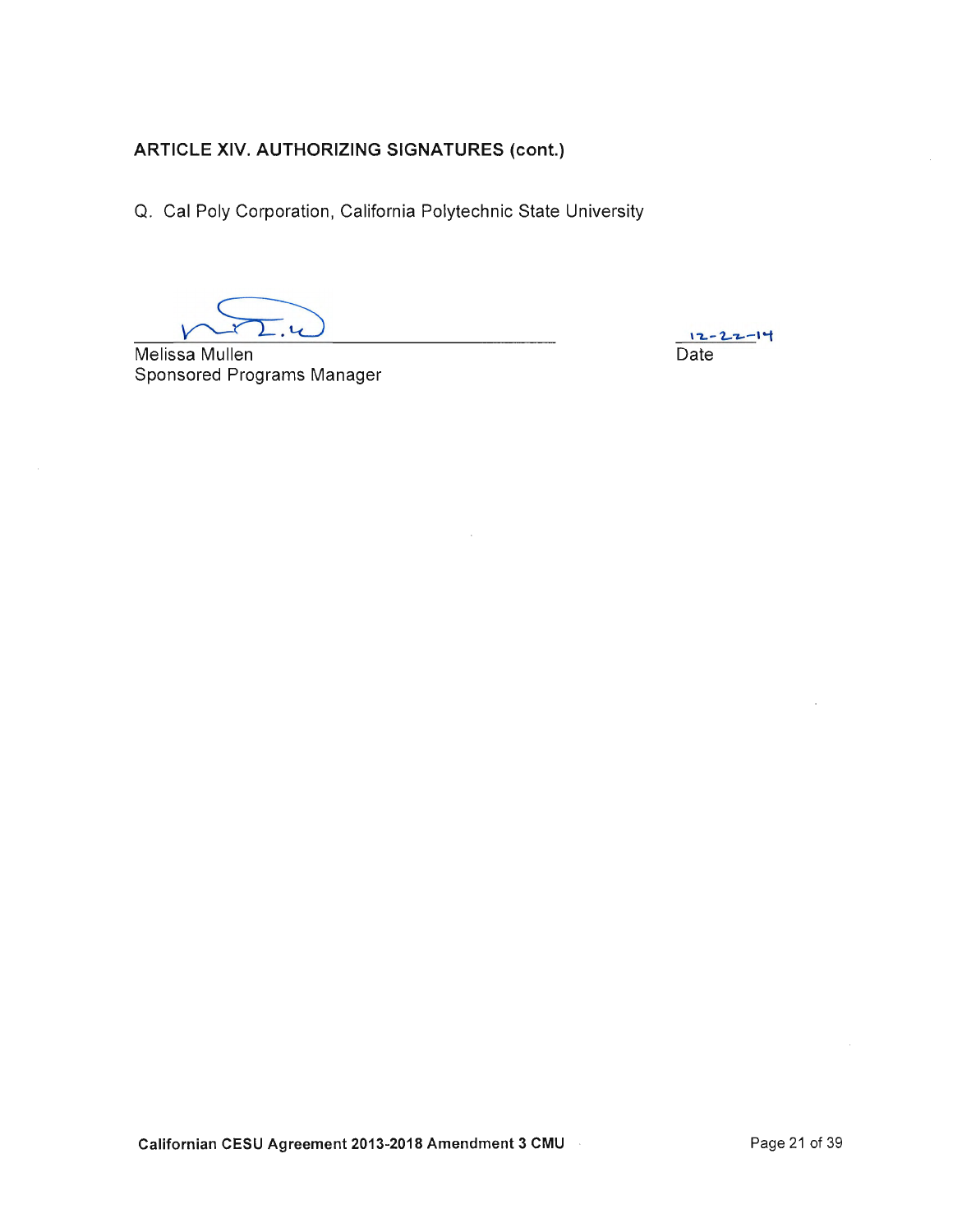R. CSU, Chico Research Foundation, California State University, Chico

S. V. force

 $\frac{1}{\text{Date}}/1.5$ 

E.K. Park Vice Provost for Research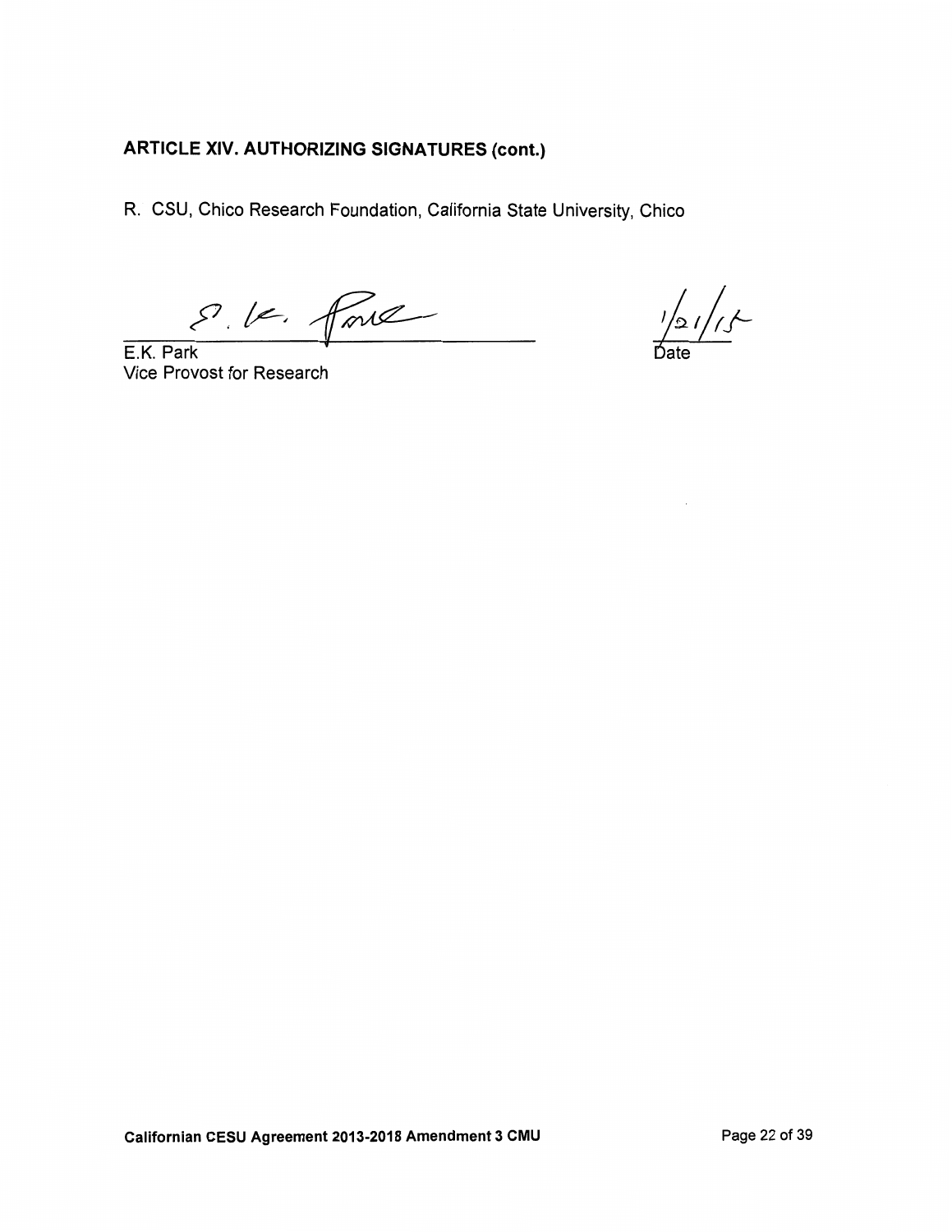S. Humboldt State University

**Steve Karp** 

Director, Sponsored Programs Foundation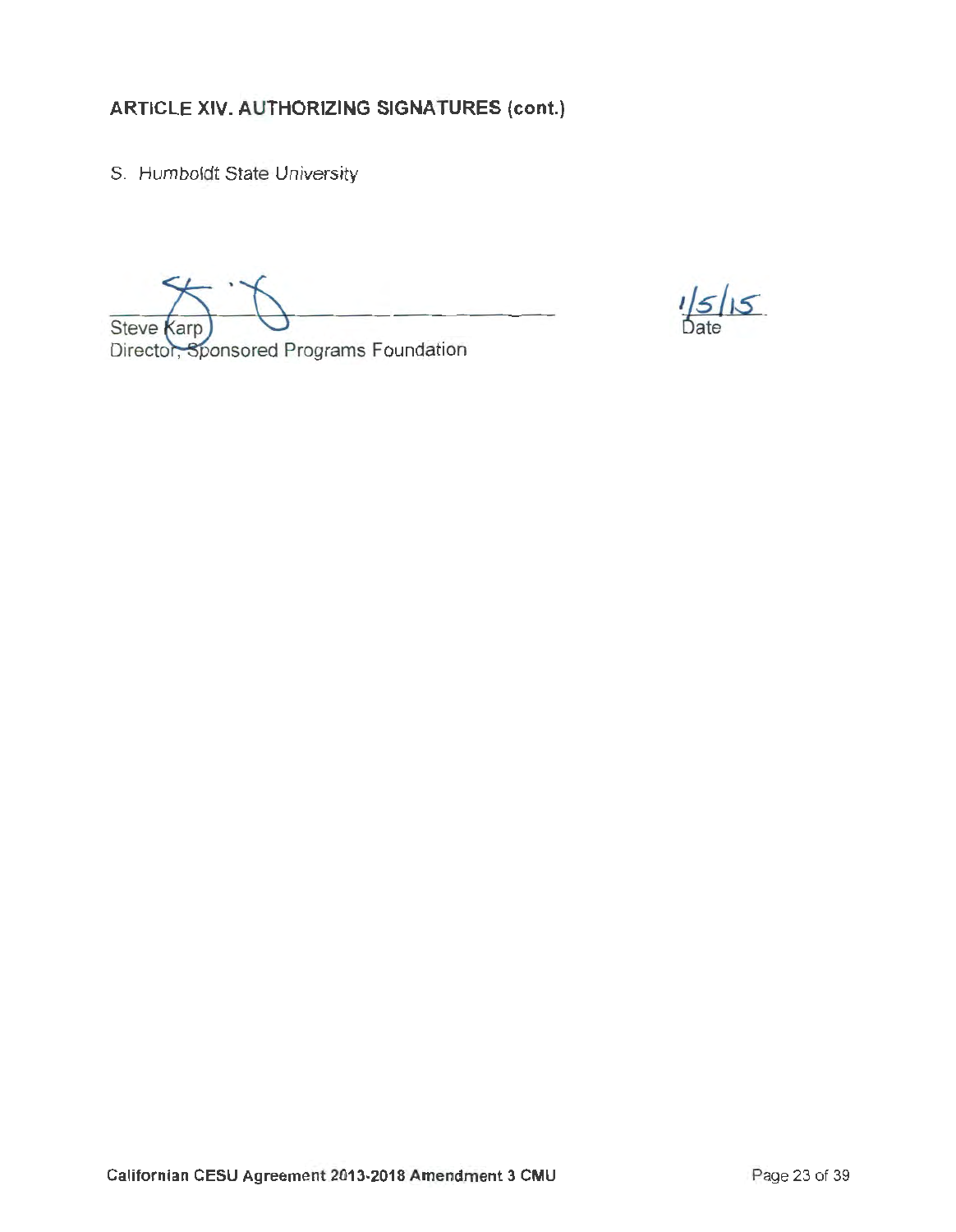T. California State University, Northridge

 $c_{4}$   $V_{1}$ Scott Pérez  $\mathcal{E}$ 

 $\sum_{i=1}^{N} \sum_{\substack{\lambda_i \neq \lambda_i \\ \lambda_i \neq \lambda_i}}$ Date

Director, Research and Sponsored Projects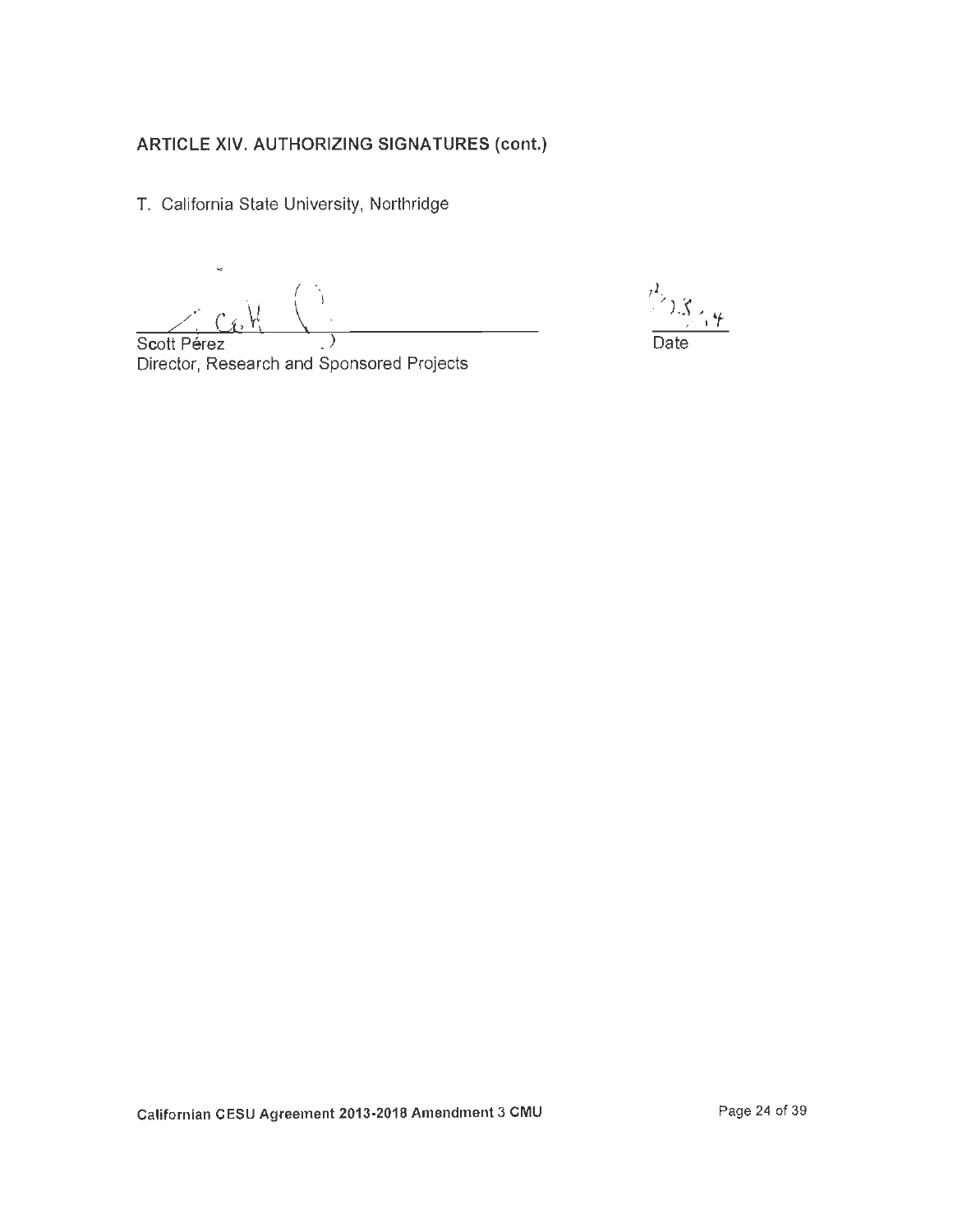U. California State University, Stanislaus

Armes 1 Atlong<br>T. Strong, PhD<br>resident for Academic Affairs/Provost James

 $\frac{7-20.75}{\text{Date}}$ 

Californian CESU Agreement 2013-2018 Amendment 3 CMU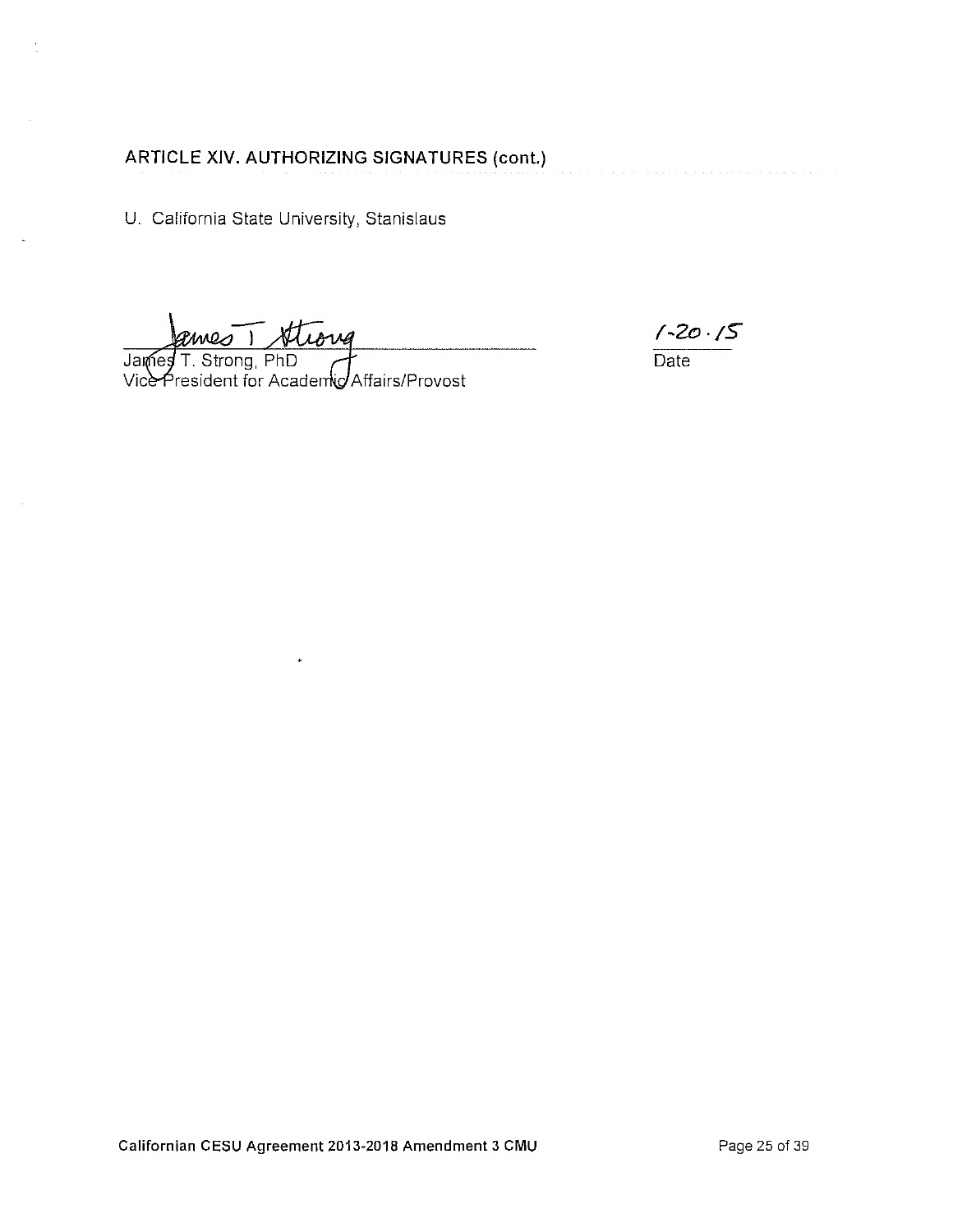V. California Department of Fish and Wildlife

 $\blacksquare$ Per Article III, C: If a Partner Institution or Federal Agency has not responded after fortyfive (45) days from receipt of the amendment, its signature will not be required to make the amendment effective.

**Charlton H. Bonham Date Director**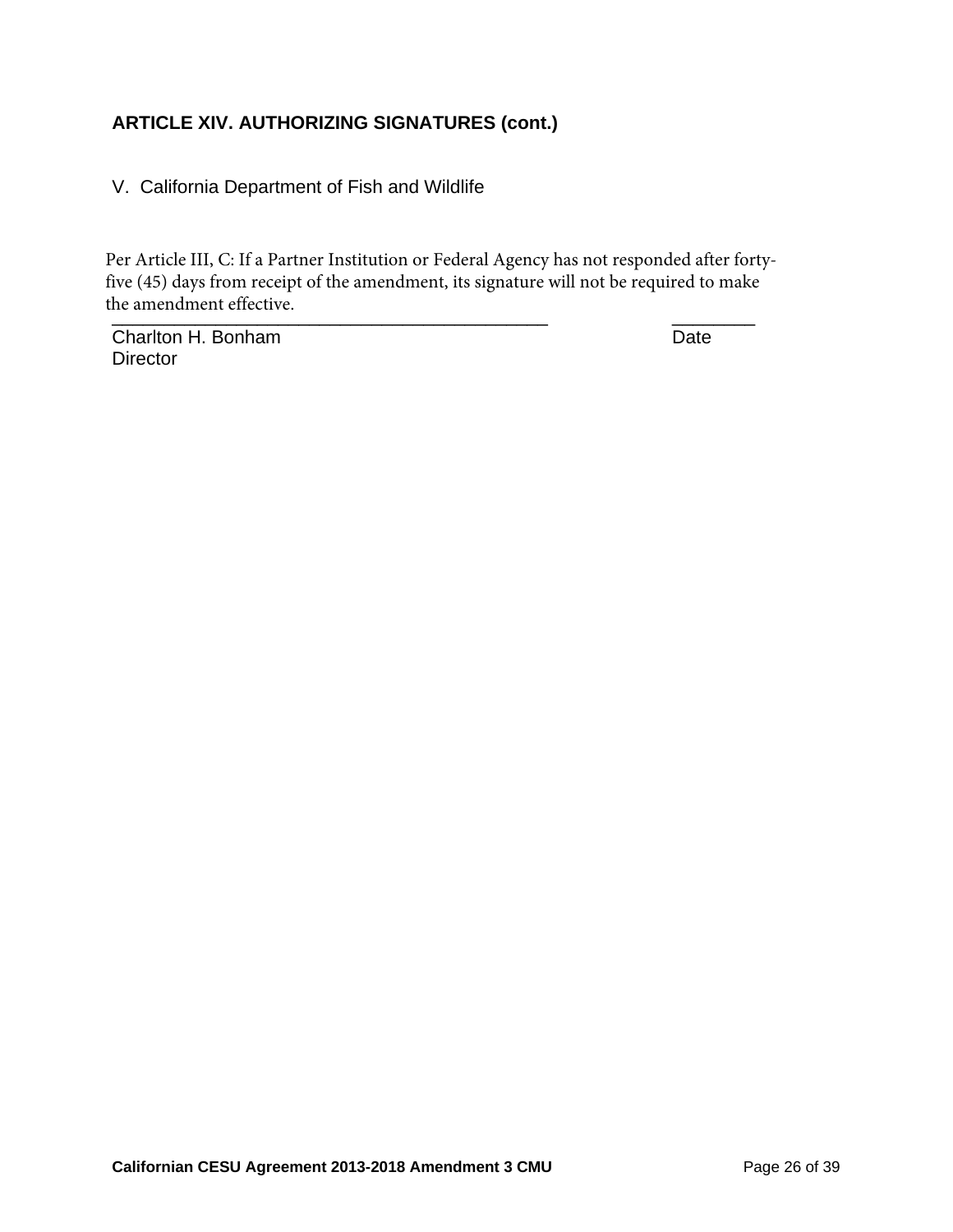W. California State University, Channel lslands

Ysabel Trinidad Vice President Finance and Administration

 $1/23/15$ Date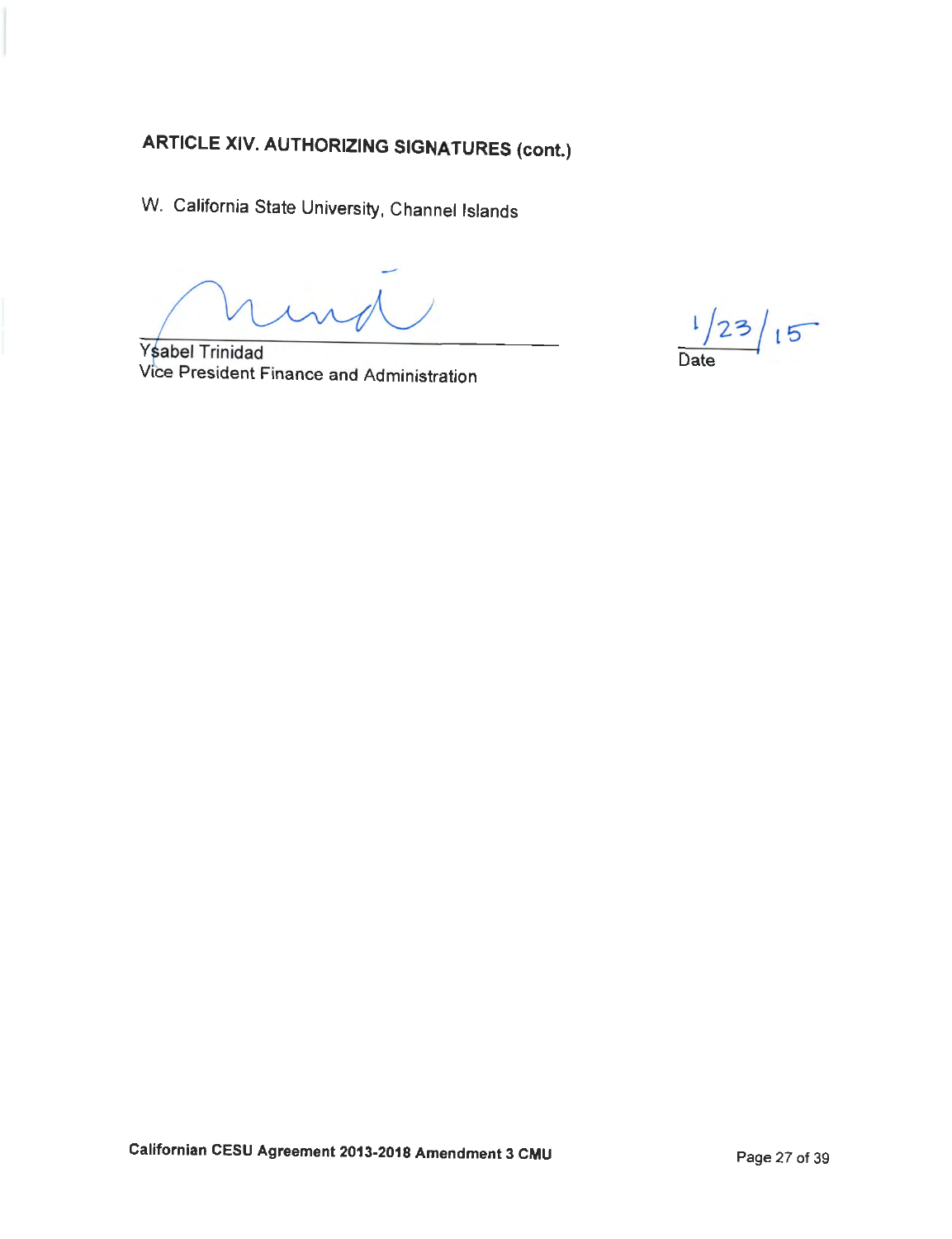X. The Institute for Bird Populations

Rodney Siegel

**Executive Director** 

 $\frac{[2/22]/4}{\text{Date}}$ 

Californian CESU Agreement 2013-2018 Amendment 3 CMU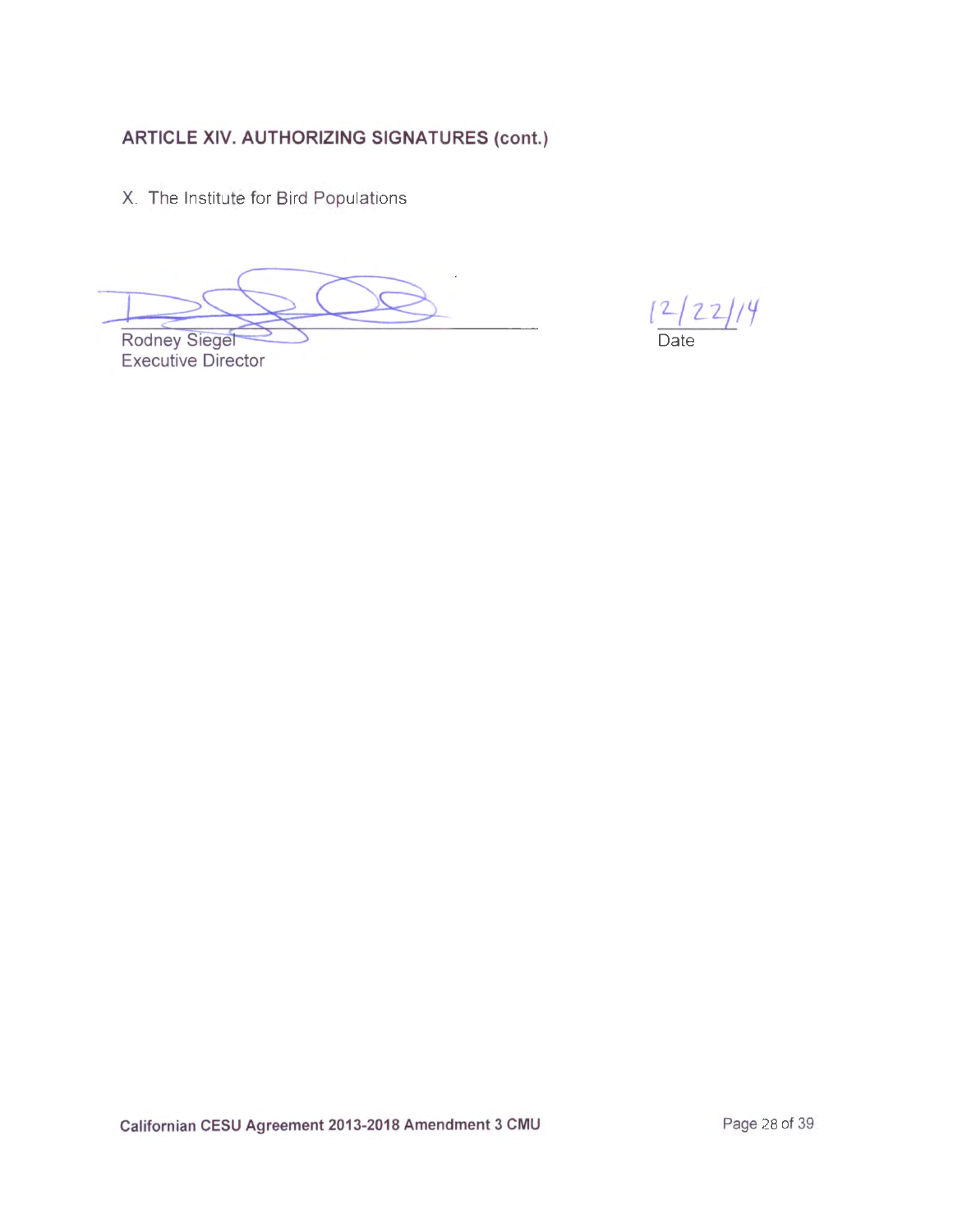Y. San Diego State University Research Foundation

make the amendment effective. Per Article III, C: If a Partner Institution or Federal Agency has not responded after forty-five (45) days from receipt of the amendment, its signature will not be required to

Sandra M. Nordahl, CRA date Director, Sponsored Research Contracting and Compliance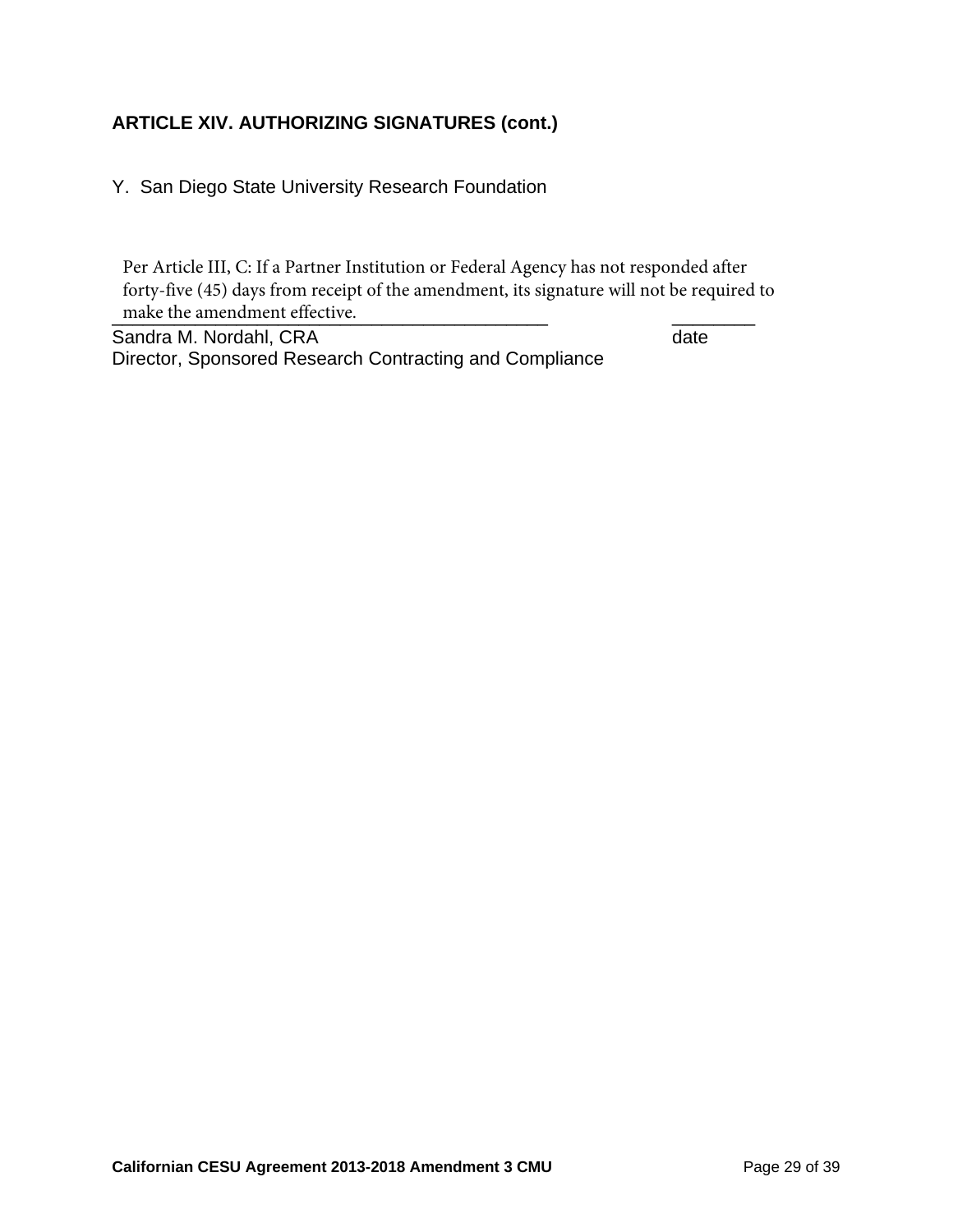Z. Institute for Wildlife Studies

 $22\lambda$ David Garcelon

President

/ Date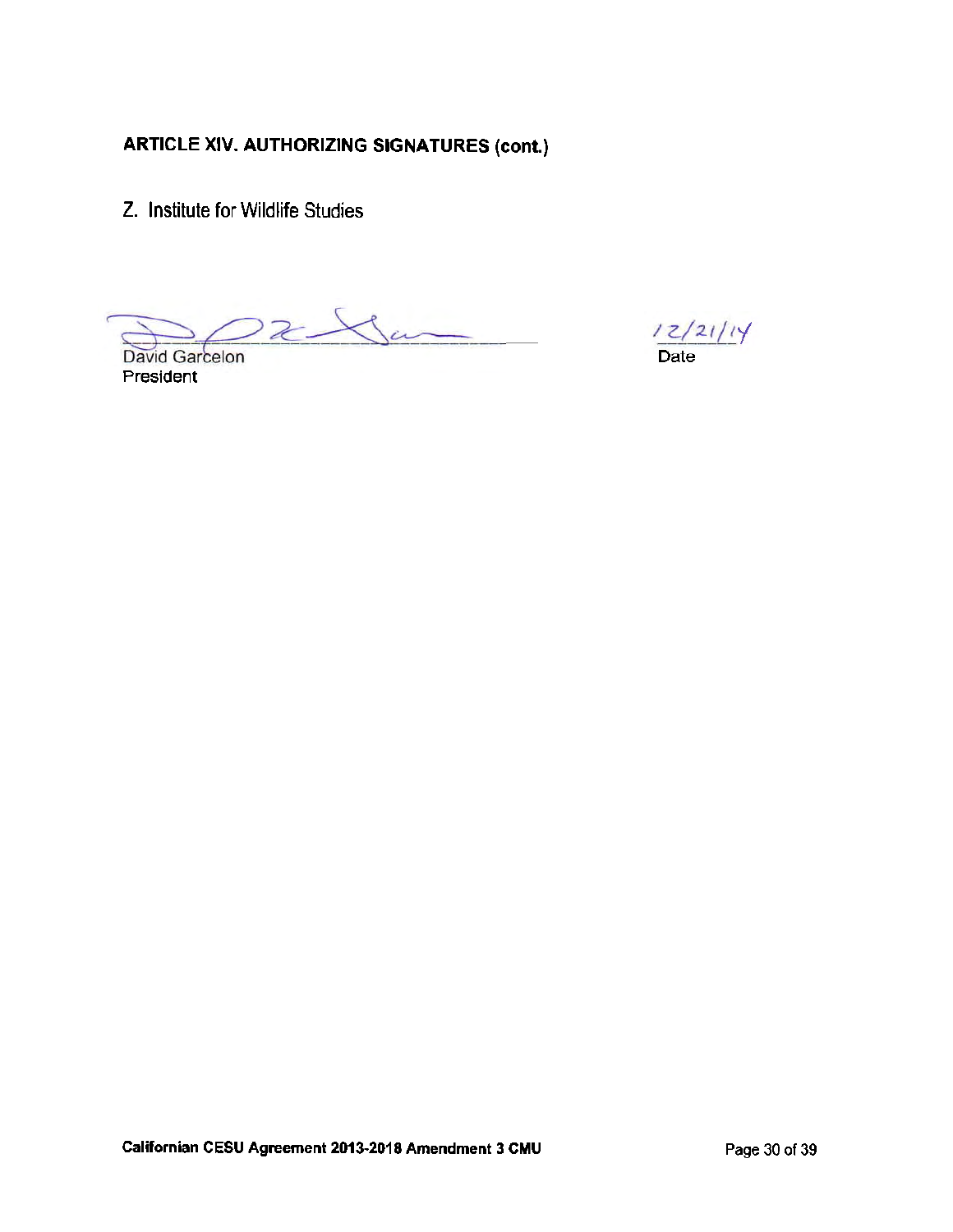AA. Santa Barbara Botanic Garden

Steve Windhager, Ph.D. **Executive Director** 

 $12/23/2014$ 

 $\overline{Date}$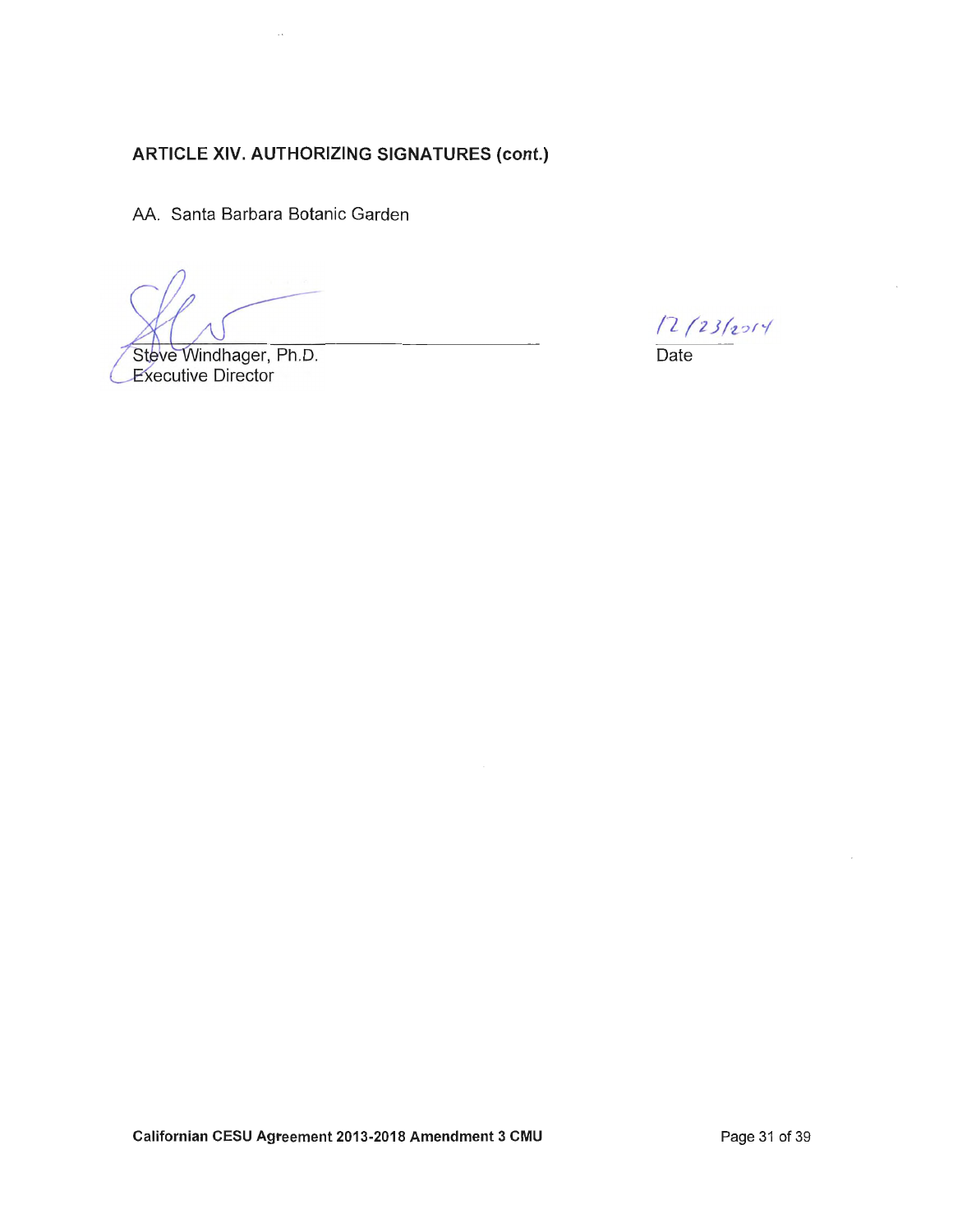BB. California Invasive Plant Council

 $\overline{\phantom{a}}$  ,  $\overline{\phantom{a}}$  ,  $\overline{\phantom{a}}$  ,  $\overline{\phantom{a}}$  ,  $\overline{\phantom{a}}$  ,  $\overline{\phantom{a}}$  ,  $\overline{\phantom{a}}$  ,  $\overline{\phantom{a}}$  ,  $\overline{\phantom{a}}$  ,  $\overline{\phantom{a}}$  ,  $\overline{\phantom{a}}$  ,  $\overline{\phantom{a}}$  ,  $\overline{\phantom{a}}$  ,  $\overline{\phantom{a}}$  ,  $\overline{\phantom{a}}$  ,  $\overline{\phantom{a}}$ 

Doug Johnson Date Doug Johnson Executive Director

12/22/14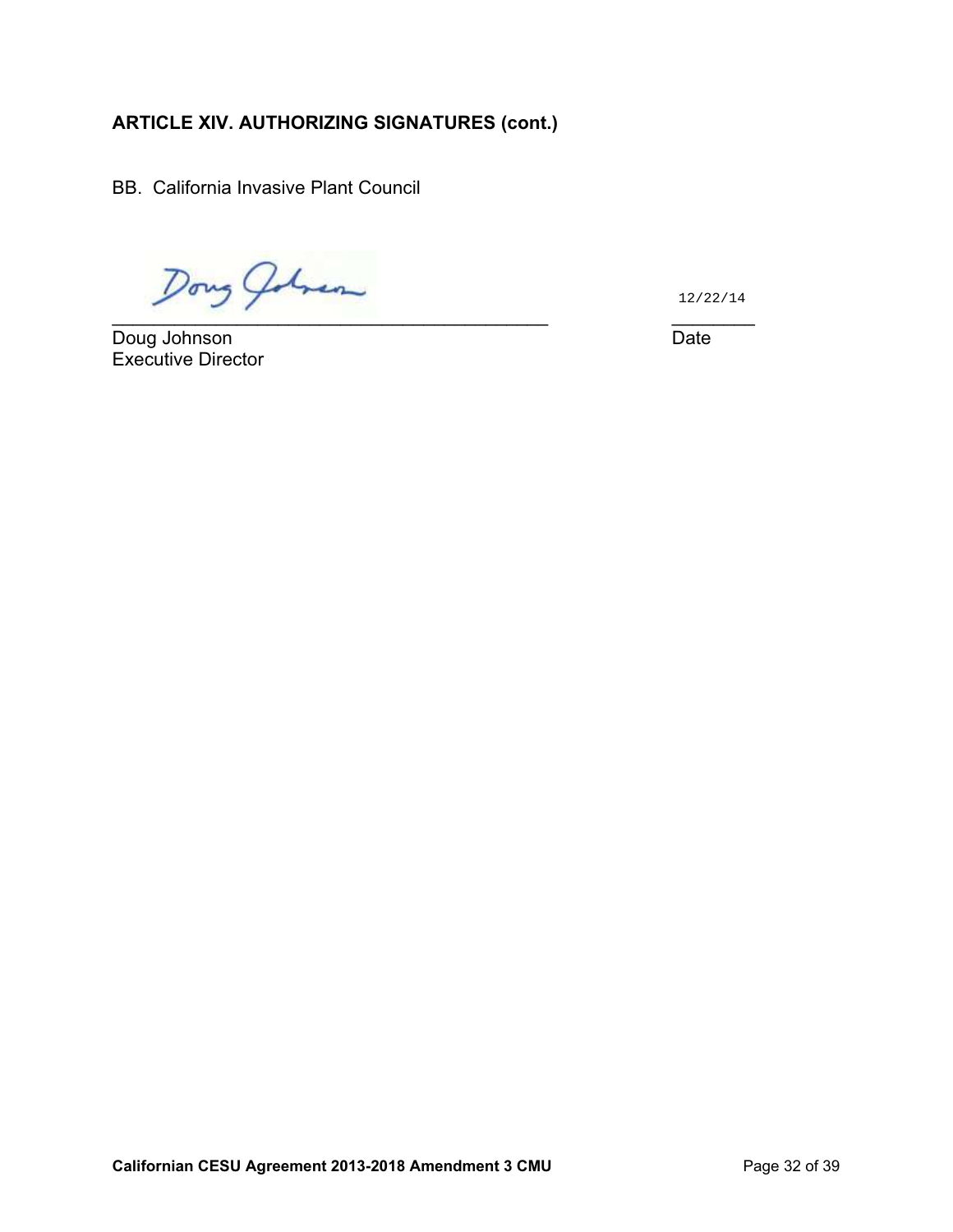CC. University Corporation at Monterey Bay (California State University, Monterey Bay)

the amendment effective. Per Article III, C: If a Partner Institution or Federal Agency has not responded after fortyfive (45) days from receipt of the amendment, its signature will not be required to make

Cynthia E. Lopez Date Director of Sponsored Programs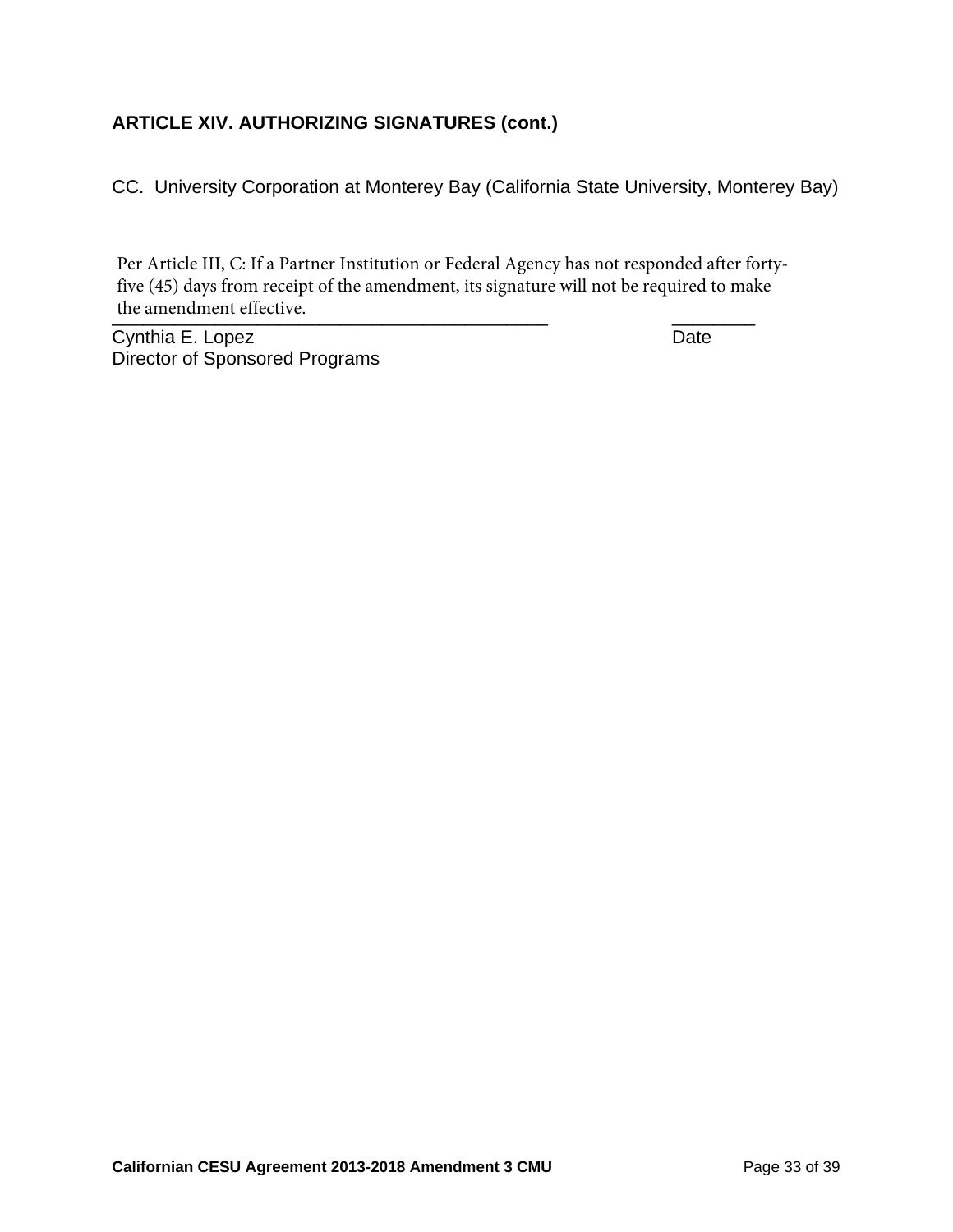DD. Occidental College

Jorge G. Gonzalez Dean and Vice President of Academic Affairs

 $1/8/15$ 

Date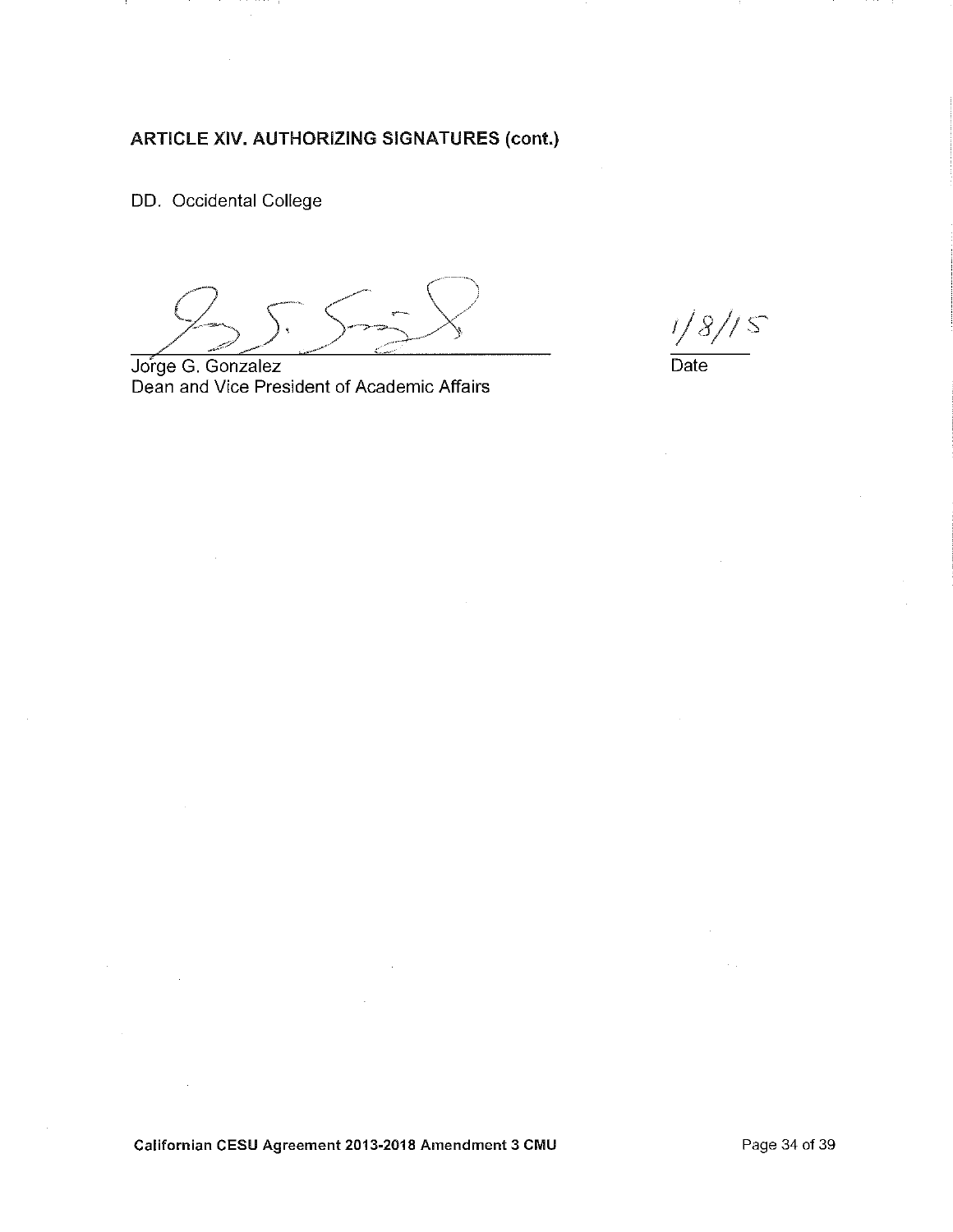EE. Zoological Society of San Diego d/b/a San Diego Zoo Global

 $\bigwedge_{\text{Douglas G. Myers}} \bigwedge_{\text{President/CEO}} \bigwedge_{\text{President}} \bigwedge_{\text{President}} \bigwedge_{\text{President}} \bigwedge_{\text{President}} \bigwedge_{\text{President}} \bigwedge_{\text{President}} \bigwedge_{\text{President}} \bigwedge_{\text{President}} \bigwedge_{\text{President}} \bigwedge_{\text{President}} \bigwedge_{\text{President}} \bigwedge_{\text{President}} \bigwedge_{\text{President}} \bigwedge_{\text{President}} \bigwedge_{\text{President}} \bigwedge_{\text{President$ 

 $12 - 24 - 14$ 

| <b>ZSSD</b>         |  |
|---------------------|--|
| <b>LEGAL REVIEW</b> |  |
|                     |  |
| <b>INITIALS</b>     |  |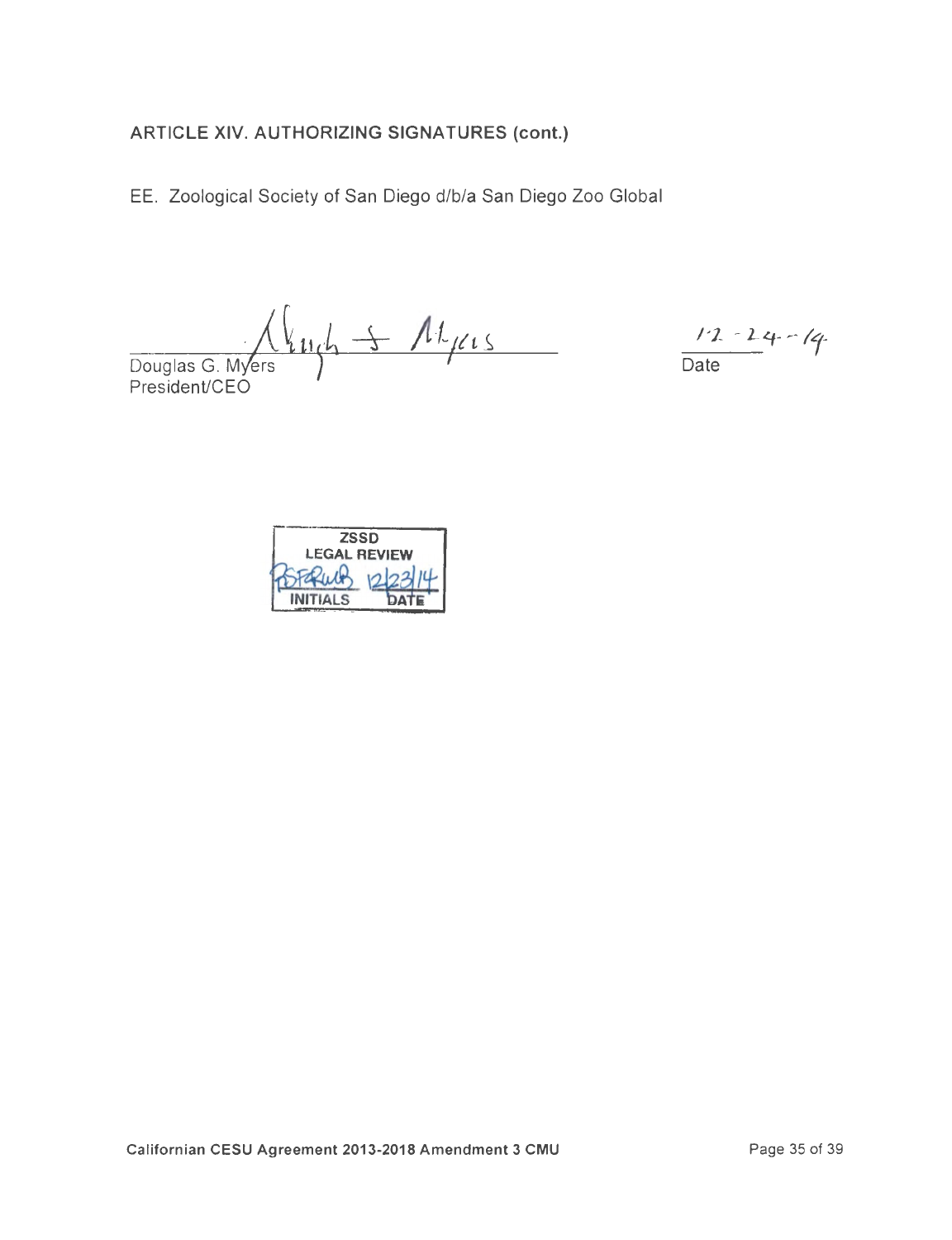FF. California State University, Sacramento (Sacramento State)

 $12/20/14$ 

David Earwicker Assistant Vice President, Office of Research Administration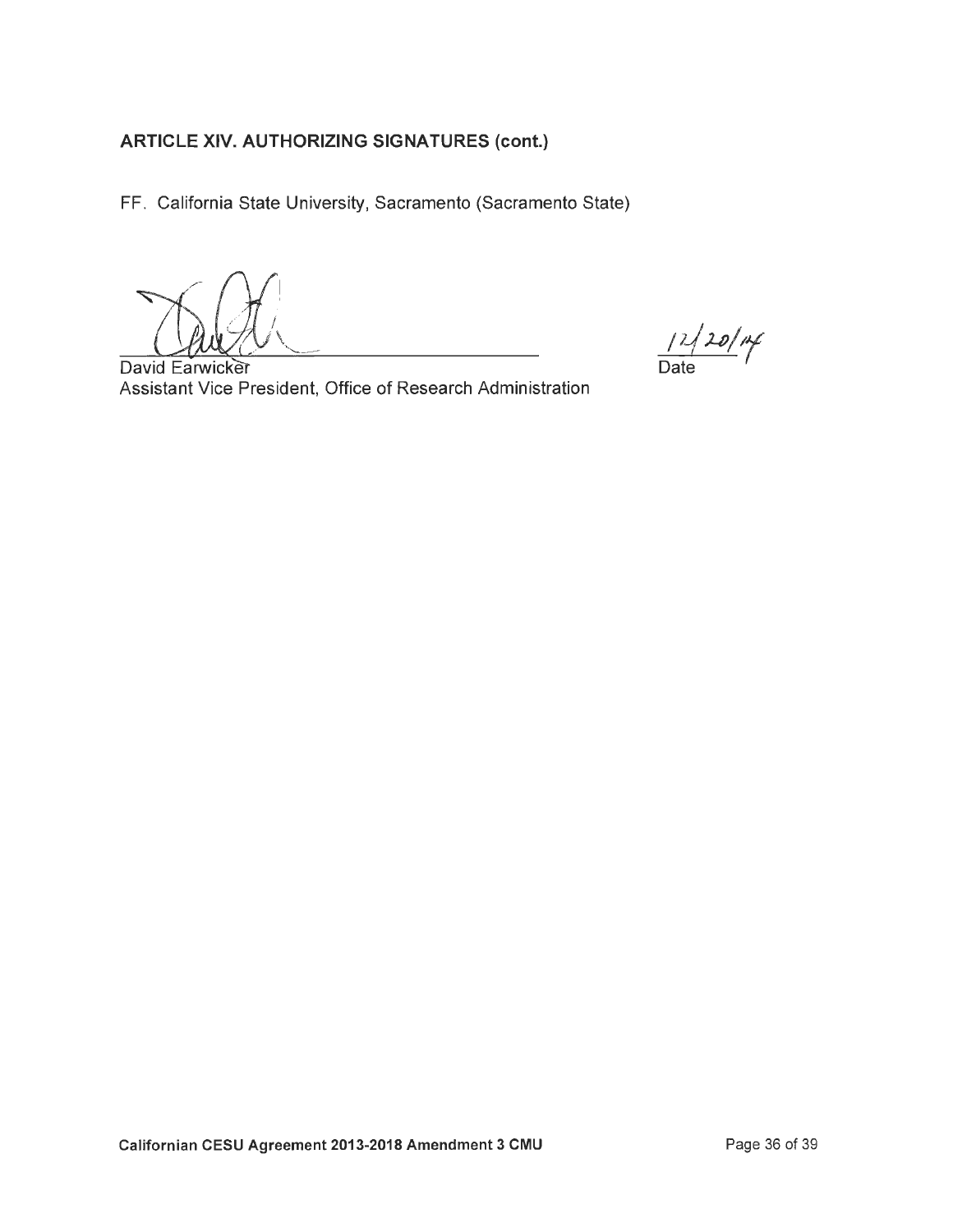GG. San Bernardino County Museum

\_\_\_\_\_\_\_\_\_\_\_\_\_\_\_\_\_\_\_\_\_\_\_\_\_\_\_\_\_\_\_\_\_\_\_\_\_\_\_\_\_\_ \_\_\_\_\_\_\_\_ Per Article III, C: If a Partner Institution or Federal Agency has not responded after fortyfive (45) days from receipt of the amendment, its signature will not be required to make the amendment effective.

Robert McKernan Date **Date** Museum Director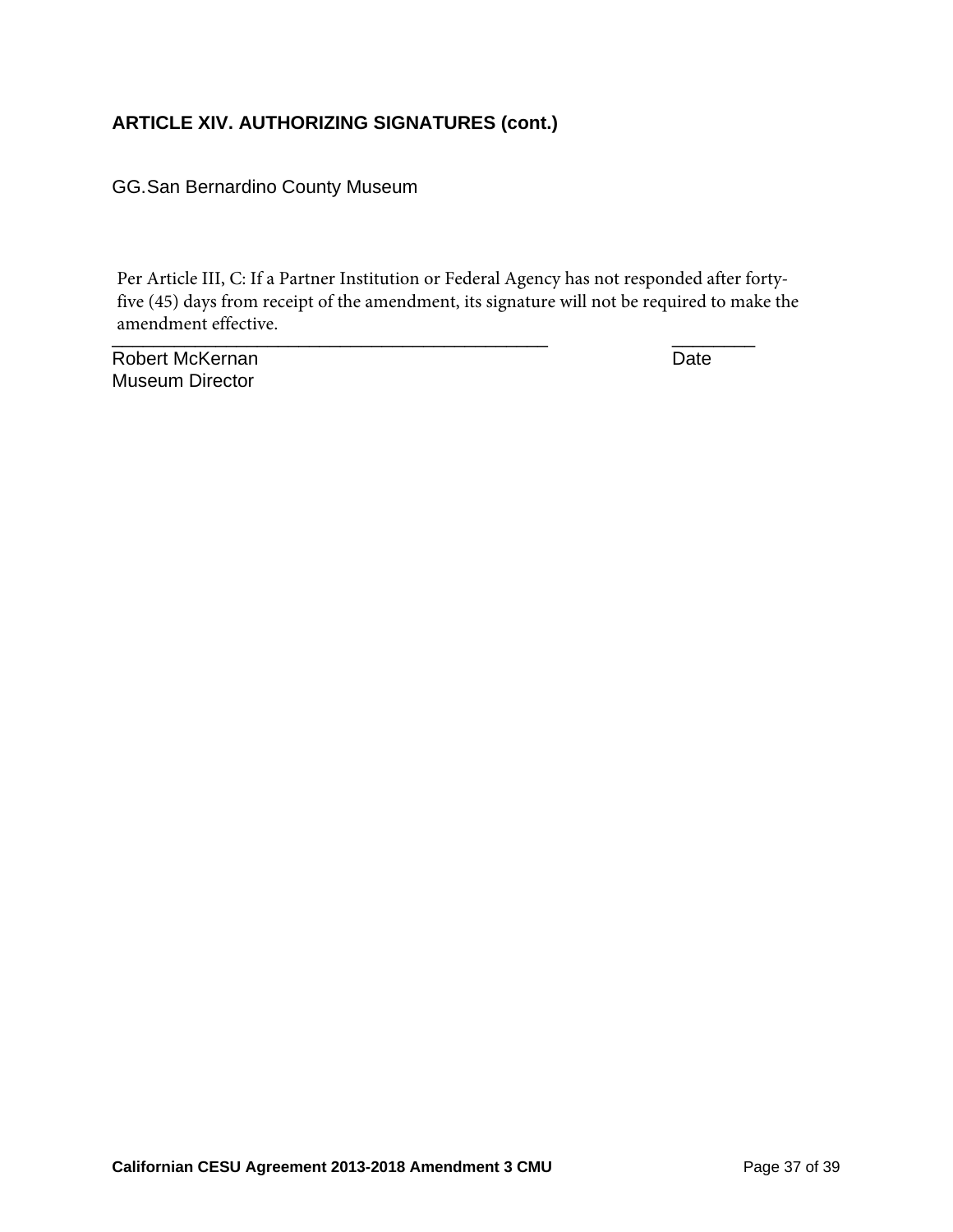HH. San Diego Natural History Museum

\_\_\_\_\_\_\_\_\_\_\_\_\_\_\_\_\_\_\_\_\_\_\_\_\_\_\_\_\_\_\_\_\_\_\_\_\_\_\_\_\_\_ \_\_\_\_\_\_\_\_ Per Article III, C: If a Partner Institution or Federal Agency has not responded after forty-five (45) days from receipt of the amendment, its signature will not be required to make the amendment effective.

Michael A. Wall **Date** Vice President of RaPP